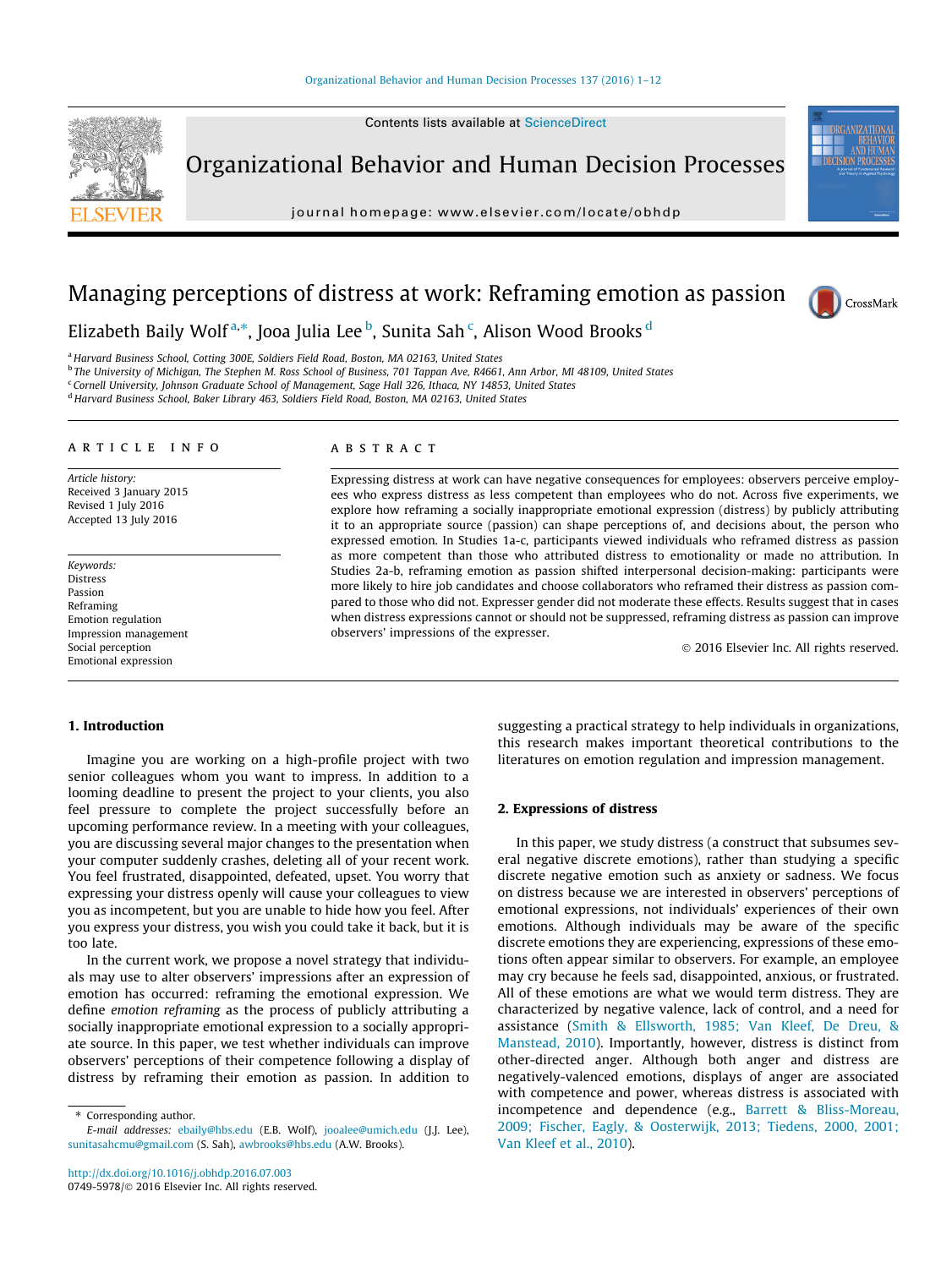People often feel distressed at work, triggered both by negative events at work and by non-work situations that carry over into the workplace (e.g., [Weiss & Cropanzano, 1996](#page-11-0)). Working individuals tend to feel significantly more distress during the workweek than on weekends (e.g., [Stone, Schneider, & Harter, 2012](#page-11-0)), caused by events such as being assigned undesirable work, experiencing interpersonal conflict with supervisors, co-workers, or customers, being subjected to discrimination, negotiating for compensation, or receiving or delivering negative feedback ([Brief & Weiss, 2002;](#page-10-0) [Brooks & Schweitzer, 2011; Elfenbein, 2007; Mignonac &](#page-10-0) [Herrbach, 2004; Vingerhoets, Cornelius, Van Heck, & Becht,](#page-10-0) [2000\)](#page-10-0). As evidence of the pervasiveness of distress in the workplace, we asked 202 people who work full-time<sup>1</sup> to indicate whether they had experienced distress at work. Ninety nine percent of participants said that they had experienced distress at least once, and 54.7% indicated that they experience the emotion at least once a week. Experiencing distress predicts important work outcomes such as lower job satisfaction, decreased feelings of personal accomplishment, and increased emotional exhaustion, absenteeism, and turnover intentions (see [Thoresen, Kaplan, Barsky, Warren, & de](#page-11-0) [Chermont, 2003](#page-11-0) for a meta-analysis and review).

Although people experience distress often at work, they may or may not wish to express how they feel to others. People often avoid expressing distress in professional contexts because doing so would violate workplace display rules (i.e., norms about the appropriateness of emotional expressions; [Diefendorff & Greguras, 2009;](#page-10-0) [Ekman & Friesen, 1969](#page-10-0)). Workplace display rules often encourage employees to express or even exaggerate positive feelings such as happiness, and to avoid expressions of distress (e.g., crying, getting choked up, appearing visibly sad, anxious, or frustrated), to please customers and maintain harmony with co-workers (e.g., [Diefendorff & Richard, 2008; Grandey, 2000; Hochschild, 1983;](#page-10-0) [Rafaeli & Sutton, 1987\)](#page-10-0). However, although individuals may not wish to express their distress, suppressing distress is difficult, is often ineffective, and may limit effective communication about problems or conflicts (e.g., [Geddes & Callister, 2007; Hofmann,](#page-10-0) [Heering, Sawyer, & Asnaani, 2009\)](#page-10-0).

Expressions of distress in the workplace often lead the expresser to feel embarrassed and observers to feel uncomfortable and unsure how to respond ([Kennedy-Moore & Watson, 2001; Plas &](#page-10-0) [Hoover-Dempsey, 1988](#page-10-0)). Observers may also draw negative conclusions about the expresser's disposition and ability to perform well at work, often inferring that the expresser is less independent and competent than before the expression (e.g., [Cornelius & Labott,](#page-10-0) [2001; Frijda, 1986; Tiedens, 2000, 2001; Tiedens, Ellsworth, &](#page-10-0) [Mesquita, 2000; Van Kleef et al., 2010\)](#page-10-0).

## 3. Cognitive reappraisal

People use a variety of strategies to regulate their emotions. One pervasive and much-studied emotion regulation strategy is cognitive reappraisal ([Gross, 1998; Gross & John, 2003](#page-10-0)). Cognitive reappraisal involves changing how one thinks about a situation to change its emotional impact ([Gross, 2002](#page-10-0)). For example, an individual may reappraise a failure as a learning opportunity, leading him to feel hope instead of disappointment. One way to cognitively reappraise a negative emotion is to reappraise the arousal associ-ated with it as a different, positive emotion (e.g., [Blascovich,](#page-10-0) [2008; Crum, Salovey, & Achor, 2013; Schachter & Singer, 1962\)](#page-10-0). For example, [Brooks \(2014\)](#page-10-0) found that individuals can easily reappraise the arousal associated with pre-performance anxiety as the closely-related positive emotion, excitement. In this paper, we

investigate how the process of reappraising negative emotions as positive could operate interpersonally.

Though a large body of literature has examined how cognitive reappraisal affects the intrapsychic experience of emotions, most of these studies focus on how individuals regulate their own emotions in solitude (e.g., [Zaki & Williams, 2013](#page-11-0)). Extant work that has explored the interpersonal dynamics of emotion regulation has focused on how the individual who experiences the emotion may rely on the presence of others to regulate his or her own internal feelings (e.g., by ''venting;" [Rimé, 2007; Zaki & Williams, 2013\)](#page-11-0).

Other work has explored how observers evaluate individuals who use cognitive reappraisal to alter their own emotional experiences before an emotion is expressed (e.g., [Cote, 2005; Grandey,](#page-10-0) [2003\)](#page-10-0). For example, [Chi, Grandey, Diamond, and Krimmel \(2011\)](#page-10-0) found a positive relationship between customer ratings of restaurant servers and the degree to which the servers modified their inner feelings through cognitive reappraisal (i.e., deep acting). Previous research, however, has not explored how individuals may reappraise their emotions after they have been expressed, or how they might publicly reframe their emotions to influence observers' perceptions.

## 4. Reframing emotional expressions

In the current work, we explore emotion reframing—how reframing a socially inappropriate emotional expression by publicly attributing it to an appropriate source can shape observers' perceptions. Like cognitive reappraisal, emotion reframing involves a shift from one appraisal of an emotion to another. However, whereas cognitive reappraisal is private and intrapsychic, reframing is public and interpersonal. Similar to the way cognitive reappraisal causes emotional individuals to alter the trajectory of their own emotional responses because they reinterpret the meaning of a situation, reframing causes observers to alter the trajectory of their perceptions because they reinterpret the meaning of the observed emotional expression.

We expect emotion reframing to be effective because the interpretation of emotional expressions (a) is context-dependent and (b) relies on observers' inferences about expressers' invisible emotional states. Although there are unique facial expressions for certain emotions, other emotional states do not have unique expressions (e.g., disappointment and sadness share an expression; [Ekman, 1993](#page-10-0)). Further, the same expression may convey one of several dramatically different emotions, depending on the context or assumptions of the perceiver [\(Aviezer et al., 2008; Barrett,](#page-10-0) [Mesquita, Gendron, 2011; Carroll & Russell, 1996\)](#page-10-0). For example, the majority of participants believed a disgusted facial expression was anger when the context suggested anger, and pride when the context suggested pride [\(Aviezer et al., 2008\)](#page-10-0). In addition, even if the emotional state of an expresser seems clear and unambiguous based on their emotional expression, the underlying cause of that emotional state is generally unclear to observers. Because individuals' emotions are subjective experiences that arise in response to their particular subjective appraisals and interpretations (e.g., [Frijda, 1988](#page-10-0)), it is impossible for observers to be certain of the cause of others' emotional expressions. Because observers cannot be certain of the true cause of expressers' emotions, they are likely to be influenced by how the cause of an emotional expression is framed.

We suspect that emotional expressions can be reframed by the expresser, by another observer, or by the observer him- or herself. Importantly, emotion reframing by the expresser does not require internal reappraisal. For example, a man whose voice cracks and hands shake during a presentation may appraise his own emo-<sup>1</sup> Recruited on Amazon's Mechanical Turk (57 women,  $M_{\text{age}} = 31.46$ ). **12.1 total state as "anxious" privately, but may still alter observers'**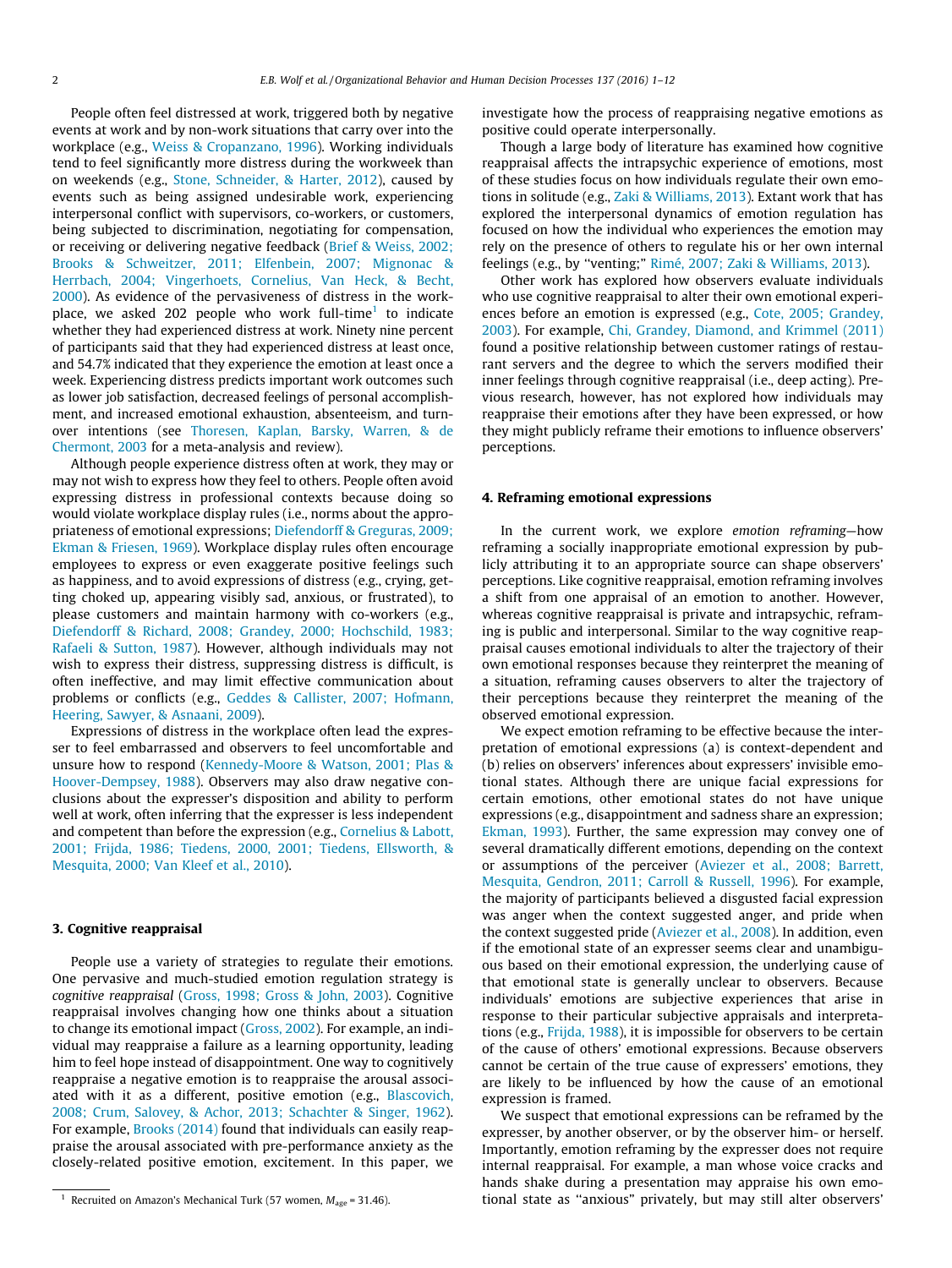<span id="page-2-0"></span>perceptions by saying publicly that his expression was caused by his ''excitement."

## 5. Passion versus emotionality

We investigate whether reframing expressions of distress as triggered by passion versus emotionality influences observers' perceptions and interpersonal behavior. Both passion and emotion refer to strong feelings that may elicit intense positive or negative emotional expressions. Both passion and emotion arise in response to events or activities that are important to individuals' goals, motives, or concerns: people only feel passionate or emotional about things that they care about (e.g., [Frijda, 1988; Vallerand &](#page-10-0) [Houlfort, 2003](#page-10-0)). Further, both passion and emotion may refer to either a temporary feeling (e.g., ''Alan is passionate/emotional about this particular event") or a steady trait across time (e.g., ''Alan is a passionate/emotional person").

However, people perceive passion and emotion differently in important ways. Emotionality has long been considered the enemy of rationality (for a review, see [Ashforth & Humphrey, 1995\)](#page-10-0), whereas passion is widely accepted as an important value in organizational contexts [\(Cardon, Wincent, Singh, & Drnovsek, 2009;](#page-10-0) [Shields, 2005](#page-10-0)). For example, McKinsey & Company lists ''passion, dedication, and energy" as the first criteria they seek in new hires ('['What we look for," n.d., para. 1](#page-11-0)), Boston Consulting Group lists a commitment to ''succeeding together with passion" in their mission statement [\(''Mission,](#page-11-0)" [n.d., para. 4](#page-11-0)), and Bain & Company states that ''passion about making a measurable impact" is one of its core values ('['People and Values," n.d., para. 1](#page-11-0)). Similarly, academic scholars identify passion as an important predictor of success, commitment, and work performance because it is linked to greater motivation and sustained effort over time (e.g., [Duckworth,](#page-10-0) [Peterson, Matthews, & Kelly, 2007; Vallerand et al., 2003\)](#page-10-0). In general, passion is associated with determination, motivation, and a high degree of self-control, whereas emotionality is associated with instability, ineptitude, and a lack of self-control [\(Shields, 2007](#page-11-0)).

Because passion may cause emotional expressions but is widely accepted as valuable and socially appropriate in organizational contexts, we expect that attributing expressions of distress to passion, as opposed to emotionality or not making an attribution, will improve observers' perceptions of the expresser's competence, and increase the likelihood of favorable decision-making by the observer (e.g., hiring decisions, partner selection). We therefore hypothesize that:

Hypothesis 1. Reframing distress as "passion" will increase perceptions of competence compared to attributing distress to emotionality or not making an attribution.

Hypothesis 2. Reframing distress as ''passion" will increase the likelihood of observers making favorable interpersonal decisions toward the expresser compared to attributing distress to emotionality or not making an attribution.

## 6. Gender as a moderator

The tendency to attribute emotional displays to passion versus emotionality is inherently gendered. Historically, psychologists have identified male emotion as ''a passionate force evident in the drive to achieve, to create, and to dominate" and female emotion as an ''unstable sensitivity of feelings toward oneself and others" [\(Shields, 2007, p. 97\)](#page-11-0). Although a common stereotype is that women display more emotion than men, actual gender differences in the expression of emotions are far less dramatic than

stereotypes would suggest (e.g., [Fischer, 2000; LaFrance & Banaji,](#page-10-0) [1992\)](#page-10-0). But when men and women show emotion, their expressions are understood within the context of broader gender stereotypes: men are stereotyped as agentic, motivated, and strong, whereas women are communal, gentle, and expressive (e.g., [Kite, Deaux, &](#page-10-0) [Haines, 2008\)](#page-10-0). Therefore, when men and women display emotion at work, their emotions are interpreted as stemming from different traits: men's passion is a demonstration of their agency, motivation, and strength, whereas women's emotionality is a demonstration of their communality, gentility, and general expressiveness ([Shields, 2007\)](#page-11-0).

Because of the historical association between men's emotion and passion and women's emotion and emotionality, we believe that, with no attribution for the distress, observers will associate men's emotional displays with passion more so than women's emotional displays. We therefore predict that:

Hypothesis 3. There will be an interaction between expressers' gender and the attribution made for their emotional display, such that the effect of reframing distress as passion will be stronger for female expressers than for male expressers.

# 7. Overview of studies

We test our hypotheses across five experiments. In Studies 1a-c, we test whether emotion reframing influences interpersonal perceptions of competence (Hypothesis 1). In Studies 2a-b, we test whether emotion reframing influences interpersonal decisionmaking that involves emotionally expressive individuals (Hypothesis 2). Across Studies 1 and 2, we explore how the gender of an expresser influences observers' perceptions of the expresser's competence, and how the gender of the expresser may moderate the effect of emotion reframing on perceptions of competence (Hypothesis 3).

## 8. Study 1: Emotion reframing and perceptions of competence

In Studies 1a-c, we examine how reframing distress as passion shapes observers' ratings of an expressers' competence in three diverse contexts. In Study 1a, we use vignettes to examine how reframing an emotional expression can shape perceivers' impressions of an expresser's competence. In Study 1b, we examine how reframing shapes perceptions of competence in a face-to-face interaction. In Study 1c, we examine how reframing influences perceptions of participants' current or former colleagues who have expressed distress in the past.

## 9. Study 1a: Emotion reframing in a workplace vignette

## 9.1. Method

## 9.1.1. Participants and procedure

We aimed to recruit 240 participants from Amazon's Mechanical Turk. Two hundred and forty-one (106 women,  $M_{\text{age}} = 34.10$ ) American workers participated in exchange for \$0.25. After providing consent, participants read the following description of a distress display:

Samuel [Samantha] works in the advertising department of a large firm. He [She] is currently working with three coworkers on a team. Samuel [Samantha] has become increasingly sad with the team dynamic. One day he [she] breaks down and begins crying in front of his [her] teammates. He [She] buries his [her] face in his [her] hands.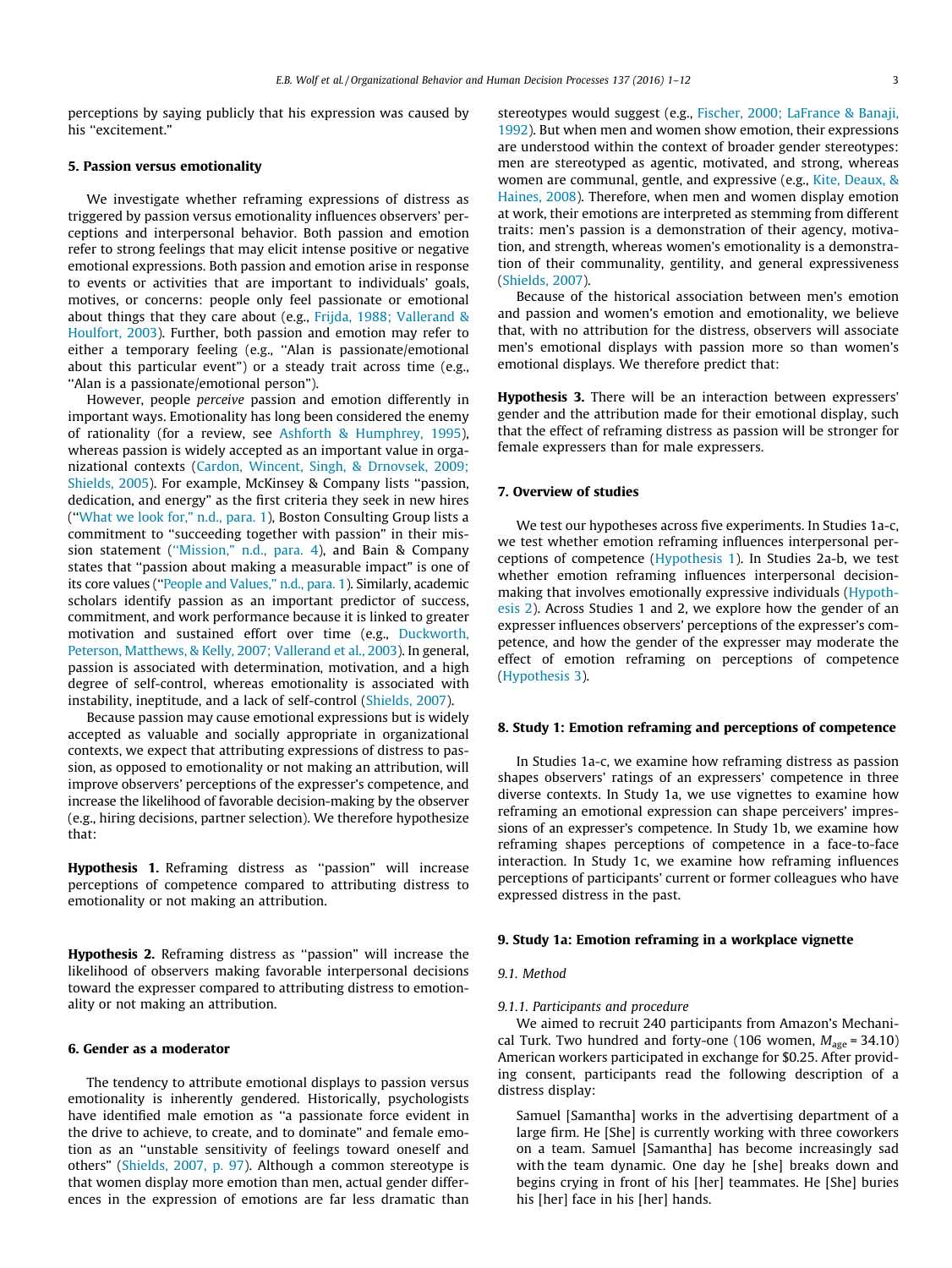In addition to manipulating the gender of the focal actor, there were four attribution conditions: passion attribution, emotional attribution, and two control conditions: no attribution and apology. In the no attribution condition, participants read the vignette above. In the passion attribution condition, the vignette also read: ''and says, 'I'm sorry, I am just really passionate about this,'" in the emotionality attribution condition, it read: ''and says, 'I'm sorry, I am just really emotional about this,'" and in the apology condition, it read: ''and says, 'I'm sorry.'" This produced a 4 (Attribution: passion, emotionality, apology-only, none)  $\times$  2 (Employee Gender: male, female) between-subjects experimental design.

Participants then evaluated the employee on measures of conferred status [\(Tiedens, 2001](#page-11-0); sample items include: ''Sam seems powerful," ''Sam should be put in a leadership position") and com-petence [\(Fiske, Cuddy, Glick, & Xu, 2002](#page-10-0); "competent," "capable," "intelligent," "confident") on seven-point scales.<sup>2</sup> These scales were highly correlated  $(r = 0.82)$  and loaded onto a single factor. Therefore, we collapsed them into a single scale of perceived competence  $(\alpha = 0.93)$ .

#### 9.2. Results

## 9.2.1. Manipulation check

To check that participants saw the passionate employee as more passionate than the other conditions, we conducted a one-way ANOVA on the item ''Sam seems passionate." We found a main effect of attribution condition on perceptions of passion,  $F(3,235)$  = 7.39,  $p < 0.001$ ,  $\eta_p^2 = 0.09$ . As expected, planned<br>contrasts demonstrated that participants in the passion condition contrasts demonstrated that participants in the passion condition  $(M = 6.10, SD = 1.09)$  rated the employee as significantly more passionate than did participants in the emotionality condition  $(M = 5.39, SD = 1.46), p = 0.002$ , the apology condition  $(M = 5.23,$  $SD = 1.11$ ),  $p < 0.001$ , or the no attribution condition ( $M = 5.16$ ,  $SD = 1.20$ ),  $p < 0.001$ .

## 9.2.2. Perceived competence

We tested [Hypotheses 1 and 3](#page-2-0) by conducting a 4 (Attribution: passion, emotionality, apology, no attribution)  $\times$  2 (Target Gender: male, female) factorial ANOVA with planned contrasts comparing the passion attribution with the three other conditions. As hypothesized, we found a significant main effect of attribution condition on perceived competence,  $F(3,235) = 4.70$ ,  $p = 0.003$ ,  $\eta_p^2 = 0.06$ .<br>Employees who attributed their distress display to passion Employees who attributed their distress display to passion  $(M = 3.68, SD = 1.07)$  were perceived as more competent than were those who attributed their distress display to emotionality  $(M = 3.25, SD = 0.92)$ ,  $p = 0.01$ , those who only apologized  $(M = 3.39, SD = 0.94)$ ,  $p = 0.09$ , or those who provided no attribution  $(M = 3.06, SD = 0.81)$ ,  $p < 0.001$ . The main effect of employee gender was also significant, such that Samantha ( $M = 3.49$ ,  $SD = 0.97$ ) was seen as significantly more competent than Samuel ( $M = 3.19$ ,  $SD = 0.93$ ),  $F(1,235) = 6.22$ ,  $p = 0.01$ ,  $\eta_p^2 = 0.03$ . However, the inter-<br>action effect between attribution and gender was not statistically action effect between attribution and gender was not statistically significant,  $p = 0.29$ .

## 9.3. Discussion

Consistent with [Hypothesis 1](#page-2-0), participants rated an employee who reframed distress as passion as more competent than an employee who framed distress as emotionality. Attributing a display of distress to passion also improved ratings on these variables compared to no attribution or a simple apology. However, we did

not find support for [Hypothesis 3](#page-2-0); although we predicted that gender would play a moderating role, men and women benefitted similarly from attributing their emotional displays to passion. We did, however, find that women who expressed distress were rated as more competent than men, suggesting that men may be penalized more for expressing high-intensity distress (i.e., crying) than women.

# 10. Study 1b: Emotion reframing in face-to-face interactions

In Study 1b, we deepen our examination of emotion reframing by measuring perceptions during live interactions. We explore how individuals react to expressers who attribute their distress to passion versus emotionality in face-to-face encounters.

#### 10.1. Method

#### 10.1.1. Participants

We aimed to recruit 100 dyads (200 individuals) and ended our final session with 101 dyads. Two hundred and two (130 women,  $M<sub>age</sub>$  = 23.56) students in the Boston area participated in the study in exchange for  $$10$  or  $$15.<sup>3</sup>$  Of the 101 dyads that participated, 9 dyads knew each other outside of the study and were therefore excluded from the analyses.

#### 10.1.2. Procedure

We recruited participants in even-numbered groups to participate in a study about ''Stories about negative experiences with school work." Upon entering the behavioral laboratory, participants were randomly assigned to either be a ''Story-Teller" or a "Listener." We directed Story-Tellers to begin filling out a survey on a computer, and Listeners to small rooms to wait for their partners.

Participants in the Story-Teller condition were asked to recall a recent time when they became distressed about something related to academic work, and to write a few sentences summarizing what happened. Next, we asked participants to list the emotions they experienced during the incident. After summarizing the distressing incident and describing the emotions they experienced, we randomly assigned individuals to one of two emotion reframing conditions: passionate or emotional. In the passionate condition, participants read:

Research shows that emotions only arise in response to events that are important to people's goals or motives [\(Frijda, 1988\)](#page-10-0). People only feel emotions about things that matter to them. Research also shows that talking about how your emotional reactions stem from your passion makes people perceive you in a positive light.

In the emotional condition, participants read:

Research shows that different emotions arise in response to different circumstances [\(Frijda, 1988\)](#page-10-0). People feel different emotions in different situations. Research also shows that people may feel distressed at work or school for a wide variety of reasons.

Participants in the passionate [emotional] condition then read:

In your chat with your partner, please focus on how your emotional reaction in the situation you described shows how passionate [emotional] you are about goals that are important

 $2$  We also measured warmth ([Fiske et al., 2002](#page-10-0)) and perceived appropriateness. We chose to exclude these analyses from the manuscript for the sake of brevity, however, these results are available from the authors.

 $3$  Pay was increased from \$10 to \$15 to recruit additional participants after the first 140 participants completed the study. We did not control for this change in their incentives in our analyses after confirming that there were no significant effects of payment.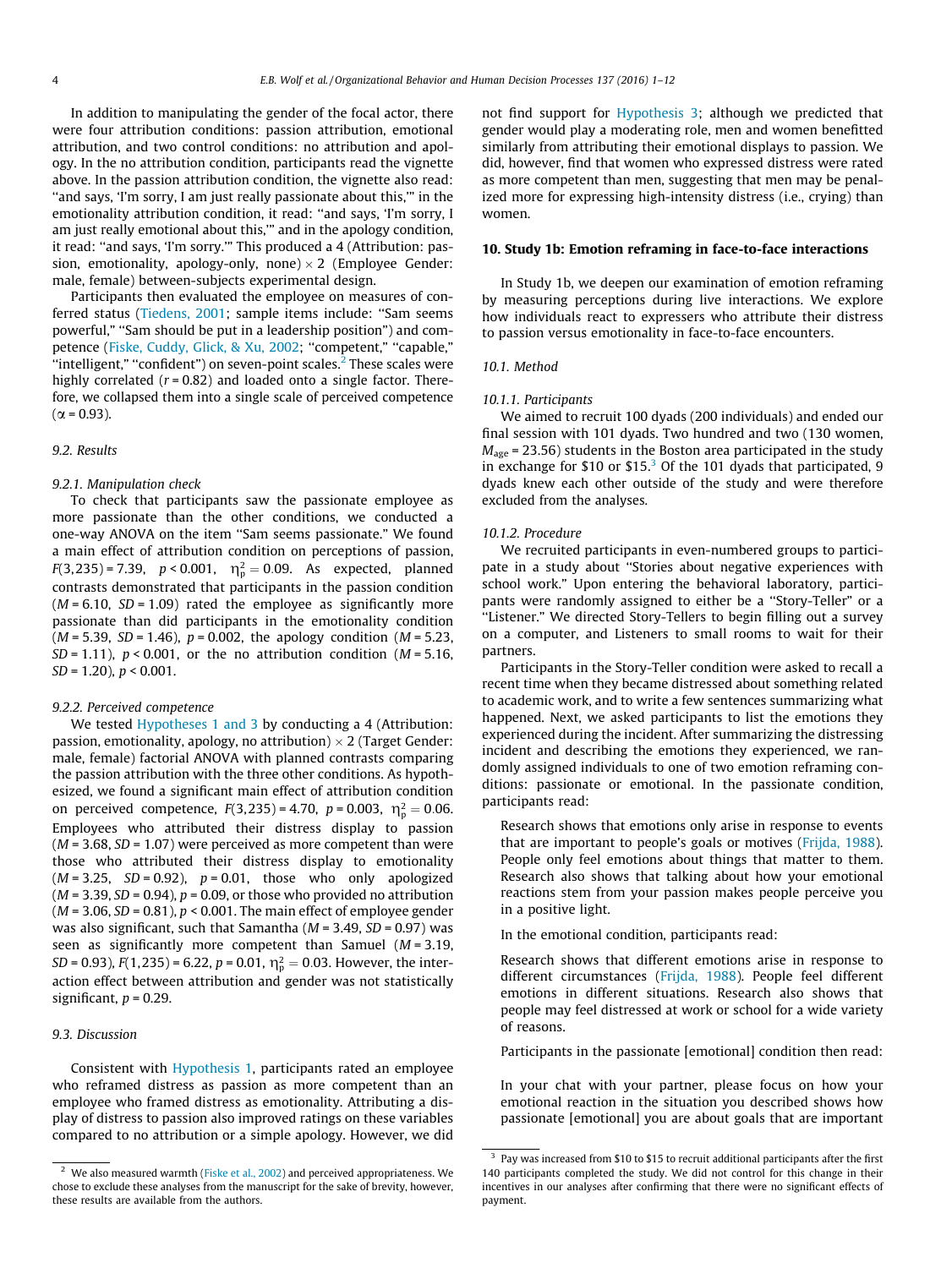to you. We know this may be a bit challenging or uncomfortable, but please do your very best to consider how your reaction shows that you feel passionate [emotional] about your academic work. Please write 3–5 sentences below about how your reaction shows that you feel passionate [emotional] about your academic work.

After writing about their passion or emotionality, participants read that they would be discussing the events they described with their partner. We reproduced their answers to all questions in one paragraph, and we asked them to hand write this paragraph onto a piece of paper to bring with them to their meeting with their partner. We chose to have participants re-write their answers because this would help them remember the information they had written, and because it allowed participants to slightly alter their story if they wished not to discuss certain details with their partners.

We then escorted participants to the small group room to meet with their partner. Story-Tellers read their distressing events to their partners, and discussed them for as long as they wished. Most dyads spoke for between 5 and 15 min. We interrupted 3 dyads because they were still speaking when the scheduled time for the study was nearly over (after roughly 25 min). Participants in the Story-Teller condition were then excused from the study.

Participants in the Listener condition filled out their perceptions of their partners' competence and status (using the same items as in Study 1a) and self-control (''This person seems to have control over him/herself," ''This co-worker has a lot of self-control," ''This person seems to have control over his/her emotions"  $\alpha$  = 0.83). The items measuring competence, status, and self-control were highly correlated ( $rs > 0.74$ ,  $ps < 0.01$ ) and loaded onto a single factor, and so were combined to form the perceived competence scale  $(\alpha = 0.94)$ . Listeners also answered items assessing the Story-Teller's passion and emotion (using the same items used in Study 1a) and perceived distress (using two items: ''This person seemed distressed" and "This person seemed upset,"  $\alpha$  = 0.78). After reporting their perceptions, Listeners briefly described the story their partner told, indicated whether or not their partner said that he or she was passionate, and indicated whether they were acquainted with their partner before the study.

## 10.2. Results

## 10.2.1. Manipulation checks

Listeners in the passionate condition indicated that their partners said they were passionate 71.7% of the time, whereas Listeners in the emotional condition indicated that their partners said were passionate 29.9% of the time,  $\chi^2$  (1, N = 92) = 15.70, p < 0.001. We also conducted a repeated measures ANOVA on the items ''My partner seemed passionate" and ''My partner seemed emotional" using condition as a between-subjects factor. We found the expected interaction effect,  $F(1,90) = 9.59$ ,  $p = 0.003$ ,  $\eta_p^2 = 0.10$ .<br>As expected Listeners in the passion condition (M = 5.66) As expected, Listeners in the passion condition  $(M = 5.66,$  $SD = 1.17$ ) rated Story-Tellers as more passionate than those in the emotional condition ( $M = 5.00$ ,  $SD = 1.54$ ),  $p = 0.02$ . Participants rated Story-Tellers as marginally more emotional in the emotionality condition ( $M = 4.51$ ,  $SD = 1.66$ ) than in the passionate condition  $(M = 4.00, SD = 1.29), p = 0.10.$ 

# 10.2.2. Perceived competence

To test [Hypotheses 1 and 3](#page-2-0), we conducted a 2 (Attribution: passionate, emotional)  $\times$  2 (Story-Teller Gender: male, female) factorial ANOVA on ratings of perceived competence. As predicted, Listeners whose partners had reframed their distress as passion indicated that their partner was significantly more competent  $(M = 5.59, SD = 0.80)$  than those in the emotional condition

 $(M = 5.22, SD = 0.95), F(1,88)=3.99, p = 0.049, \eta_p^2 = 0.04$ . There was also a marginally significant main effect of gender with Liswas also a marginally significant main effect of gender, with Listeners rating female Story-Tellers as more competent ( $M = 5.53$ ,  $SD = 0.89$ ) than male Story-Tellers ( $M = 5.23$ ,  $SD = 0.85$ ),  $F(1,88)$ = 2.89,  $p = 0.09$ ,  $\eta_p^2 = 0.03$ . The interaction between gender and condition was not significant  $n = 0.94$ condition was not significant,  $p = 0.94$ .

#### 10.2.3. Perceived distress

The same 2 (Attribution: passionate, emotional)  $\times$  2 (Story-Teller Gender: male, female) factorial ANOVA on ratings of perceived distress revealed no significant interaction or main effects,  $ns > 0.25$ .

# 10.3. Discussion

Consistent with Study 1a, we found support for [Hypothesis 1:](#page-2-0) Listeners perceived Story-Tellers who reframed their distress as "passion" as significantly more competent than Story-Tellers who reframed their distress as ''emotion." Again, consistent with Study 1a, we failed to find support for [Hypothesis 3:](#page-2-0) men and women benefitted similarly from reframing their distress experiences as reflecting passion. However, as in Study 1a, Listeners rated women as more competent than men when they discussed distressing experiences.

Listeners in both the passionate and the emotional conditions perceived their partners as similarly distressed, suggesting that individuals did not find their partners less emotionally expressive when they referred to their emotion as passion. This finding suggests that individuals who attribute their distress expressions to passion rather than emotion communicate a similar level of distress to observers, while not incurring the same social costs.

## 11. Study 1c: Emotion reframing in a field setting

In Study 1c, we test our hypotheses in a field setting. We asked fully-employed adults to recall a recent time when a colleague appeared visibly distressed at work and to think about how their colleague's expression demonstrated passion or emotionality.

This study allowed us to test two potential moderators of the effect of emotion reframing on perceptions of competence. First, we investigate the effect of organizational display rules. Employees in organizations with restrictive display rules (i.e., in which emotional expressions are less appropriate) may benefit more from emotion reframing than employees in organizations with relatively permissive display rules (i.e., in which emotional expressions are more appropriate). Second, we explore the effect of relationship closeness between the expresser and perceiver. Relationship closeness is positively correlated with comfort with expressing negative emotions (e.g., [Diefendorff & Greguras 2009; Diefendorff & Richard,](#page-10-0) [2008; Gross & John, 2003\)](#page-10-0). Therefore, we expect that the effect of emotion reframing will be particularly beneficial between people who have a less close relationship compared to those who have a closer relationship.

# 11.1. Method

## 11.1.1. Participants

We aimed to recruit 500 participants through Clear Voice, a company that recruits panels of employed individuals for researchers (see [www.clearvoice.com](http://www.clearvoice.com) for more information).<sup>4</sup> We obtained 437 responses before the completion deadline. We

<sup>4</sup> We told Clear Voice that our object was ''Conduct a 10–15-min online study of 500 participants. They must be employed adults ages 18+."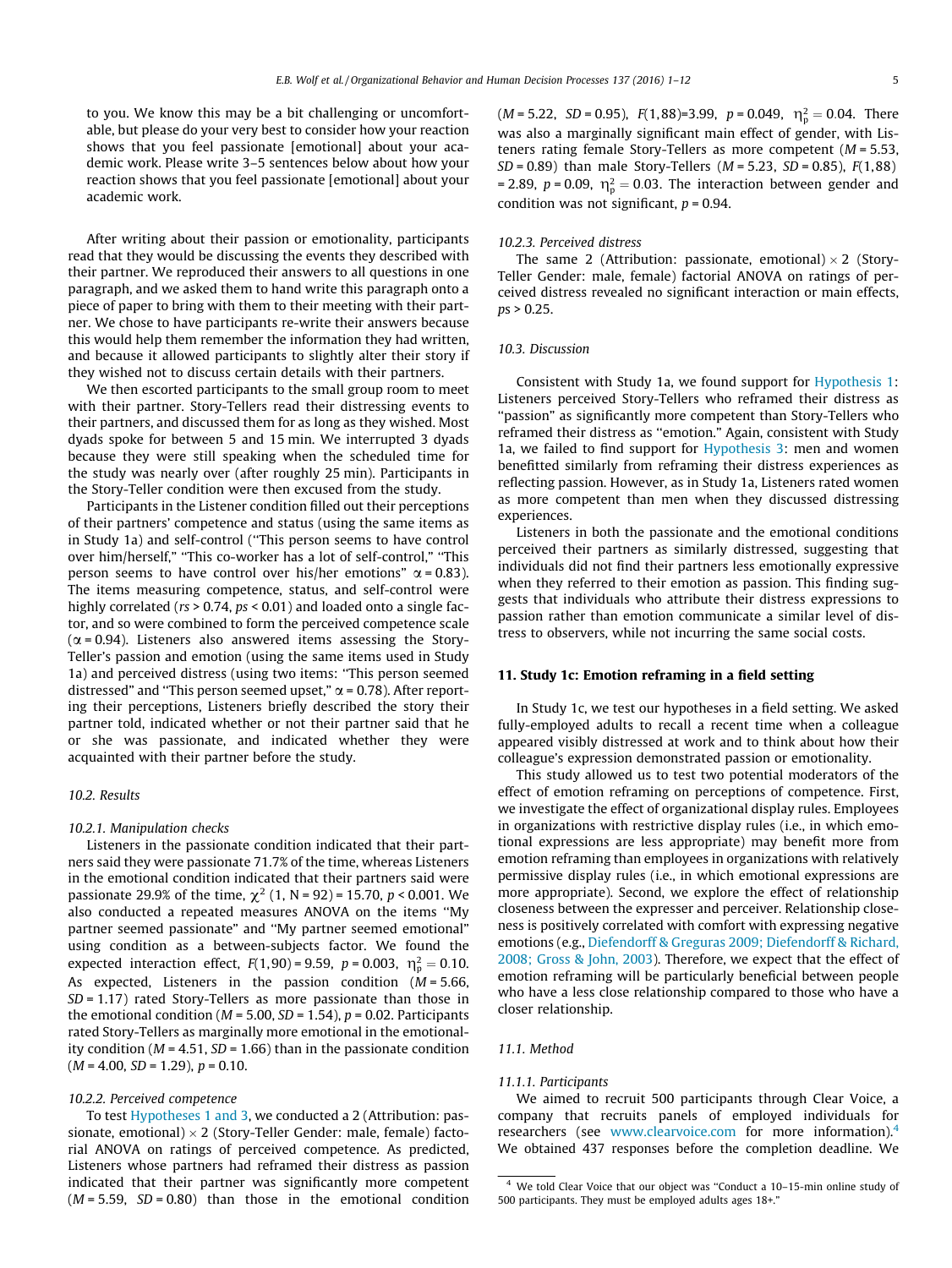excluded twenty-two participants who could not write about a recent time when their colleague showed distress. This left 415 responses for analysis (214 women,  $M_{\text{age}}$  = 48.39).

Participants worked in a variety of industries (e.g., finance, health care, education, government, law enforcement, legal, retail, manufacturing, etc.) and at a variety of levels (e.g., office assistants, vice presidents, chief officers [CEOs or COOs], etc.). Participants wrote about a variety of recent incidents in which their co-workers appeared visibly distressed, including 256 (61.8%) descriptions of incidents about women and 158 (38.2%) descriptions of incidents about men. Seven percent of incidents had happened the day the participant completed the survey, 31.1% had happened within the past week, 63.2% within the past month, and 78.7% within the past two months (the remainder had happened more than 2 months earlier). All events took place in the United States.

#### 11.1.2. Procedure

Participants read the prompt, "Please recall a particular time from the recent past when one of your co-workers became visibly upset at work about something work-related. Try to remember a specific moment from within the past 2–3 months (the more recent, the better) when it was obvious to you that your coworker felt upset. Please write a few sentences below describing the situation as objectively as possible." Asking participants to describe the situation before asking them to reframe it ensured that any results would not be the result of participants recalling different types of incidents in the two conditions. Next, participants read the following instructions:

Now, please think about all the ways in which this incident shows how passionate [emotional] this co-worker is. Please write a few sentences below about how this incident demonstrates that this co-worker is a passionate [an emotional] person.

Participants then indicated the extent to which they agreed with various statements (on 1–7 Likert-typed scales), including the same questions about status, competence, and self-control used in Study 1b (we removed 1 item from the self-control scale and 2 items each from the competence and status scales to reduce the time required for the survey). Again, the three scales were highly correlated ( $rs > 0.85$ ) and loaded onto a single factor, and so were combined into a single scale of perceived competence  $(\alpha = 0.96)$ .

We then asked participants about the display rules of their workplace and the closeness of their relationship with the coworker. To assess display rules, we modified two items from the Display Rule Assessment Inventory [\(Matsumoto, Yoo, Hirayama,](#page-11-0) [& Petrova, 2005;](#page-11-0) ''When upset, people at this workplace usually try to hide their true feelings" and ''When upset, people at this workplace usually express how they feel with no inhibitions" [reverse-coded];  $\alpha$  = 0.74).<sup>5</sup> To assess relationship closeness, participants indicated, on a seven-point scale ranging from two nonoverlapping circles to two almost entirely-overlapping circles, how close they were with this co-worker (i.e., the inclusion of other in the self scale, adapted from [Aron, Aron, & Smollan, 1992](#page-10-0)).

#### 11.2. Results

#### 11.2.1. Perceived competence

To test [Hypotheses 1 and 3,](#page-2-0) we conducted a 2 (Attribution: passionate, emotional)  $\times$  2 (Co-worker Gender: male, female) factorial ANOVA. As hypothesized, when participants wrote about how passionate their co-workers were ( $M = 5.07$ ,  $SD = 1.52$ ), they rated them as significantly more competent than when they wrote about how emotional they were ( $M = 4.70$ ,  $SD = 1.65$ ),  $F(1,410) = 6.32$ ,  $p = 0.01$ ,  $\eta_p^2 = 0.02$ . We found no main effect of co-worker gender,  $p = 0.23$ , or interaction between co-worker gender and attribution  $n = 0.17$ or interaction between co-worker gender and attribution,  $p = 0.17$ .

#### 11.2.2. Display rules as moderator

To test if workplace display rules moderated the effect of emotion reframing condition on ratings of competence, we conducted a multiple regression analysis. We included emotion reframing condition, ratings of display rules, and the interaction term as predictor variables, and our index of perceived competence as the dependent variable. We found a main effect of emotion reframing condition on perceptions of competence ( $\beta$  = 0.12,  $p$  = 0.02), and a marginal interaction effect between display rules and emotion reframing condition ( $\beta$  = 0.12, p = 0.095). The main effect of display rules ( $\beta$  = -0.09, p = 0.23) was not significant.

When display rules were relatively more permissive of showing emotion (i.e., were one standard deviation below the mean), passion and emotionality attributions did not elicit different perceptions of competence  $p = 0.63$ , but when display rules were average (i.e., at the mean) or restrictive (i.e., one standard above the means), reframing distress as passion significantly improved perceptions of competence ( $p = 0.02$  and  $p = 0.005$  respectively). We depict these results in Fig. 1.

## 11.2.3. Relationship closeness as moderator

In a similar regression analysis, we examined the impact of relationship closeness on perceived competence. We found a main effect of closeness ( $\beta$  = 0.53,  $p < 0.001$ ), a marginal main effect of emotion reframing condition ( $\beta$  = 0.08,  $p$  = 0.07), but no significant interaction ( $\beta$  = 0.004,  $p$  = 0.94).

#### 11.3. Discussion

In Study 1c, we found support for [Hypothesis 1](#page-2-0) that prompting individuals to attribute their co-workers' distress expressions to



**Participants' Workplace Display Rules**

Fig. 1. Participants' ratings of their co-workers' competence in Study 1c. Mean ratings reported by experimental condition (Passion attribution vs. Emotionality attribution), and divided across differing levels of organizational display rules: permissive (one standard deviation below the mean;  $M = 2.28$ ), moderate (at the mean;  $M = 3.76$ ), and restrictive (one standard deviation above the mean;  $M = 5.24$ ).

<sup>&</sup>lt;sup>5</sup> Individuals in organizations with stricter display rules should theoretically express distress less often than individuals in organizations with more permissive display rules. Therefore, if our scale of display rules is valid, participants reporting stricter display rules should have observed displays less recently than participants reporting more permissive display rules. To test this, we correlated the variable assessing time passed since the display and the display rule scale. Because the variable assessing length of time since the display was ordinal, not interval, we ran a Spearman correlation. As expected, there was a significant positive correlation between the reported time passed since the display and the reported restrictiveness of organizational display rules,  $r_s(406) = 0.15$ ,  $p = 0.003$ .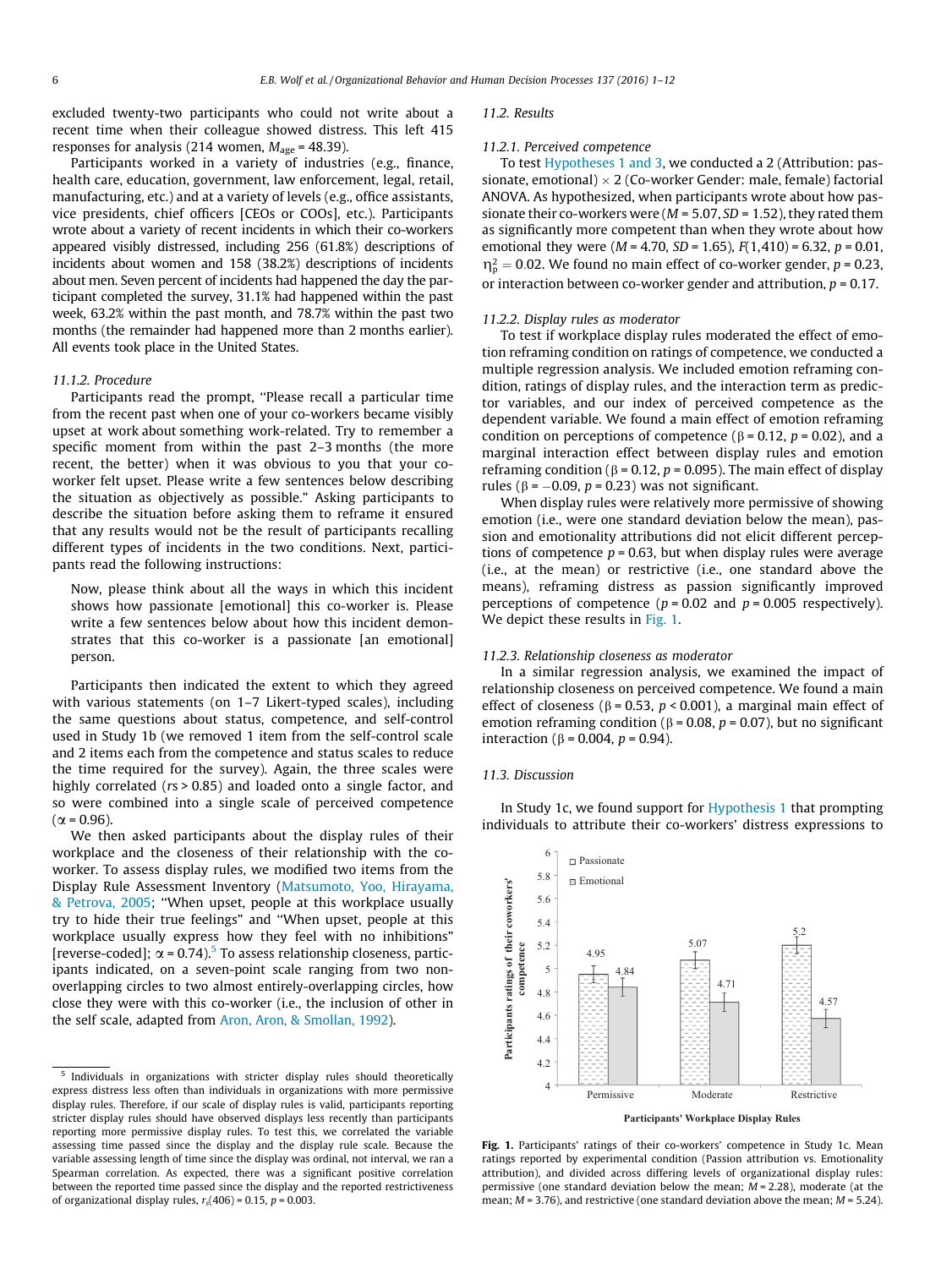''passion" versus ''emotionality" altered perceptions of their coworkers' competence. Notably, in this study, the observer reframed the expresser's distress expression, suggesting that emotion reframing can be initiated by the emotional actor or by the observer.

We also found evidence that organizational display rules moderate the effect of reframing: reframing emotion as passion was especially helpful for participants who worked in environments that discourage the open expression of emotion. Relationship closeness between the expresser and the observer did not moderate the effect of emotion reframing on perceptions of competence.

Consistent with the prior studies, we did not find support for [Hypothesis 3.](#page-2-0) The gender of the co-worker did not interact with emotion reframing on perceptions of competence. In all three studies, making a passion attribution was equally beneficial for both men and women following a distress expression. Unlike in Studies 1a-b, we did not find that the gender of the expresser influenced ratings of competence.

## 12. Study 2: Emotion reframing and interpersonal decisions

In Studies 1a-c, we examined how reframing an expression of distress as passion influenced perceptions of competence in the workplace, but we did not evaluate how these perceptions might influence interpersonal decision-making. In Studies 2a-b, we test [Hypothesis 2](#page-2-0) – how emotion reframing influences choice in two consequential behavioral domains: hiring and work partner selection. In Study 2a, we explore how reframing shapes hiring decisions. In Study 2b, we explore how making a passion attribution compares to suppressing an emotional expression, and explore the impact of both suppression and reframing on decisions about whom to work with on a collaborative task.

# 13. Study 2a: Hiring decision about an interviewee who reframes distress

In Study 2a, we asked individuals to read a transcript of an employment interview and make a hiring decision based on their impressions. Further, we test whether perceptions of competence mediate the relationship between emotional frame and hiring decisions.

# 13.1. Method

## 13.1.1. Participants

We recruited 400 (164 women,  $M_{\text{age}}$  = 34.46) American respondents from Amazon's Mechanical Turk who participated in exchange for \$0.75. We aimed to recruit 400 participants based on a pre-determined rule to exclude participants who did not spend sufficient time reading the interview transcript.<sup>6</sup> After excluding participants who did not spend sufficient time reading the transcript, our sample included 281 (126 female,  $M_{\text{age}} = 36.56$ ) participants. We report the results including all participants in footnotes throughout the study.

#### 13.1.2. Design and procedure

We told participants that they would be asked to evaluate a job candidate based on the written transcript of an in-person interview. First, participants read a job description for a pharmacist position. Next, they read an excerpt of an interview for the position with either a male (Samuel) or a female (Samantha) applicant. The interview consisted of three questions and answers. The final interview question asked the interviewee to describe a time when they went above and beyond what was expected of them. The interviewee answered this question by describing an initiative s/he had set up to tutor students to pass their pharmacy technician certification test, but explained that it ''ended up not really working out" because the hospital sponsoring the program cancelled it at the last minute. The interviewee then described how s/he expressed distress and attributed the distress expression to passion or to emotionality:

I got really upset about it. When my boss told me about it I even ended up getting choked up in front of him because I was so upset. I was just really passionate [emotional] about it and I – I become really passionate [emotional] about things when I invest that much time in them.

After reading the materials, participants indicated whether or not they would hire the applicant and wrote a brief statement explaining their decision. Participants then rated the applicant's perceived competence on the same scale used in Study 1a  $(\alpha = 0.96)^7$ 

#### 13.2. Results

## 13.2.1. Manipulation check

To check that participants saw the passionate candidate as more passionate than the emotional candidate, and the emotional candidate as more emotional than the passionate candidate, we conducted a repeated measures ANOVA on the items ''Sam seems passionate" and ''Sam seems emotional" using emotion reframing condition as a between-subjects factor. We found the expected interaction effect,  $F(1,279) = 31.85$ ,  $p < 0.001$ ,  $p_p^2 = 0.10$ . As<br>expected participants in the passion condition  $(M = 6.22 \text{ SD} = 1.00)$ expected, participants in the passion condition  $(M = 6.22, SD = 1.00)$ rated the candidate as more passionate than those in the emotionality condition ( $M = 5.87$ ,  $SD = 1.29$ ),  $p < 0.001$ , and participants in the emotionality condition ( $M = 6.48$ ,  $SD = 0.78$ ) rated the candidate as more emotional than participants in the passion condition  $(M = 5.97, SD = 1.12), p = 0.01.$ 

#### 13.2.2. Hiring decision

We conducted a chi-square test on hiring decisions across experimental conditions. Consistent with our predictions, 61.5% of participants who judged the passionate applicant, but only 47.4% of participants who judged the emotional applicant, chose to hire the applicant,  $\chi^2$  (1, N = 281) = 5.64, p = 0.02, see [Fig. 2.](#page-7-0)<sup>8</sup>

#### 13.2.3. Perceived competence

To test [Hypotheses 1 and 3](#page-2-0), we conducted a 2 (Attribution: passion, emotionality)  $\times$  2 (Candidate Gender: male, female) factorial ANOVA. Supporting [Hypothesis 1,](#page-2-0) participants in the passion condition perceived the candidate as more competent  $(M = 5.03,$  $SD = 1.17$ ) than did participants in the emotionality condition  $(M = 4.62, SD = 1.30), F(1,277) = 7.28, p = 0.007, \eta_p^2 = 0.03$ .<sup>9</sup> The

<sup>6</sup> Our experimental manipulation was embedded in a transcript that consisted of 411 words. Therefore, we wanted to ensure that participants read the study materials thoroughly. The average American adult can read between 250 and 300 words per minute, and almost all Americans read less than 400 words per minute ([Carver, 1985\)](#page-10-0). The passage was 411 words long, so we excluded any participant who would have been reading at a rate greater than 400 words per minute by spending less than 61.65 s on the page with the transcript. Note that we had anticipated that many participants would be dropped from the analyses (based on a separate pilot test), and therefore recruited enough participants to power our study despite anticipated exclusions. The effects were similar, though slightly weaker, when we included all participants in the analyses. We report in footnotes throughout the study the analyses including all participants.

 $7$  We also measured warmth and perceived appropriateness. We chose to exclude these analyses from the manuscript for the sake of brevity, however, these results are available from the authors.

<sup>&</sup>lt;sup>8</sup> Hiring decision crossed with attribution using the full sample,  $\chi^2$  (1, N = 400) = 4.87,  $p = 0.03$ .

<sup>&</sup>lt;sup>9</sup> Competence using full sample,  $F(1, 396) = 6.71$ ,  $p = 0.04$ ,  $\eta_p^2 = .01$ .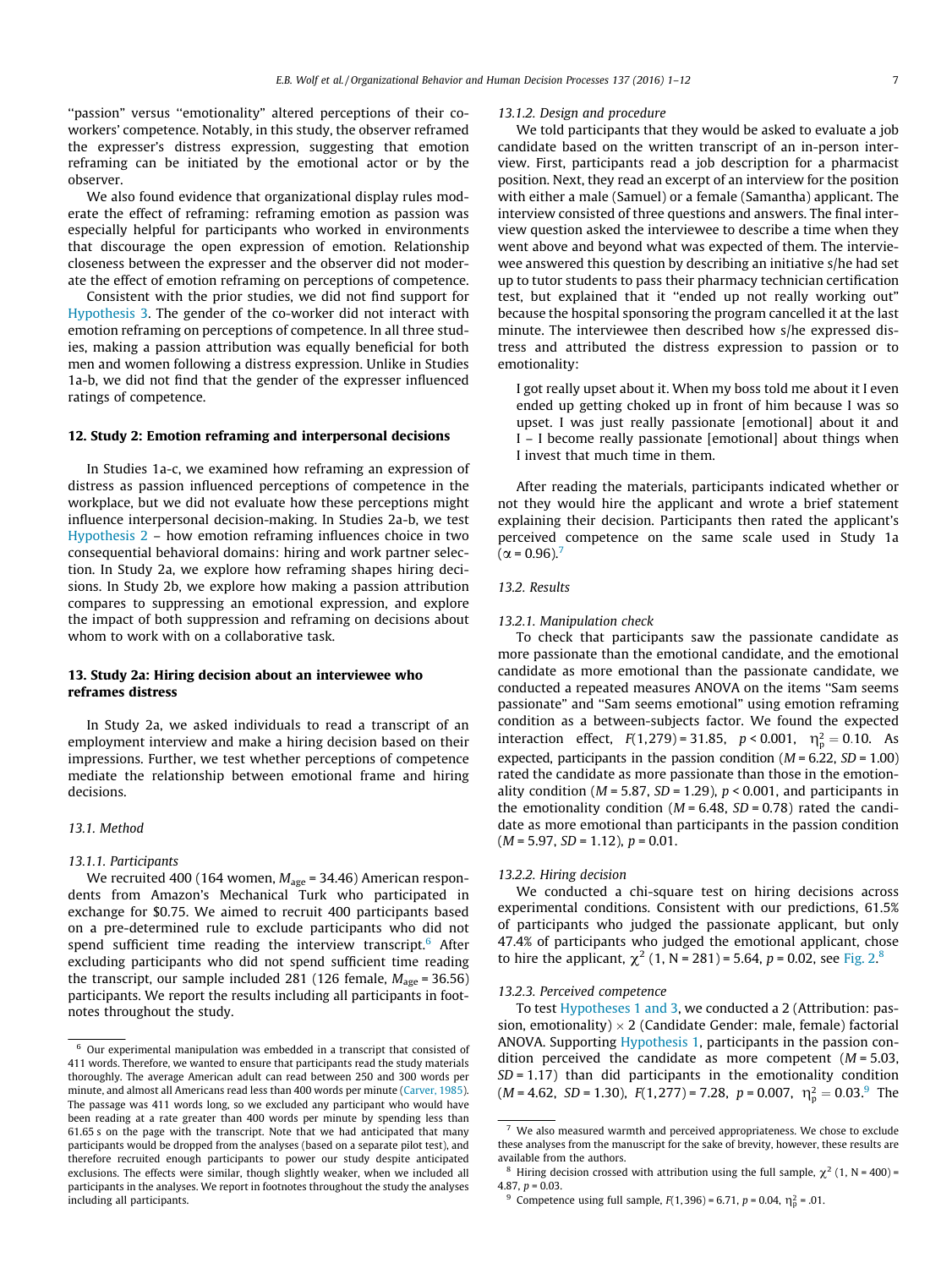<span id="page-7-0"></span>

Fig. 2. Percentage of participants who indicated that they would hire an interviewee after s/he reframed a distress expression as passion or emotionality, with 95% confidence intervals (Study 2a).

main effect of candidate gender was also significant such that the male candidate ( $M = 4.99$ ,  $SD = 1.23$ ) was rated as more competent than the female candidate  $(M = 4.69, SD = 1.25), F(1,277) = 3.79$ ,  $p = 0.05$ ,  $\eta_p^2 = 0.01$ . Once again, however, [Hypothesis 3](#page-2-0) was not sup-<br>ported: the interaction effect between gender and experimental ported: the interaction effect between gender and experimental condition was not significant,  $p = 0.70$ .

#### 13.2.4. Mediation analysis

We then evaluated whether or not perceptions of competence mediated hiring decisions. We conducted a bootstrap analysis of the indirect effect using 20,000 repetitions. We found that the 95% confidence interval of the indirect effect did not contain the value zero, indicating that perceived competence mediated the relationship between attribution and the decision to hire the applicant (estimate =  $-1.36$ , bias-corrected 95% CI =  $[-2.57, -0.36]$ ).

# 13.3. Discussion

In support of [Hypotheses 1 and 2,](#page-2-0) the results of Study 2a replicate and extend the findings of Studies 1a-c by demonstrating that attributing one's distress expression to ''passion" versus ''emotionality" influences important workplace outcomes: participants were more likely to hire an applicant when the candidate attributed his or her own emotional display at work to passion than to emotionality. Participants in the passionate condition perceived the candidate as more competent than participants in the emotional condition, which in turn influenced their decision of whether to hire the applicant.

We once again did not find support for [Hypothesis 3:](#page-2-0) candidate gender did not moderate the effect of reframing on perceptions of competence. However, participants did perceive men's and women's competence differently. Unlike in the previous studies, participants in Study 2a rated men who expressed low-intensity distress (i.e., getting choked up) as significantly more competent than women who expressed low-intensity distress.

#### 14. Study 2b: Partner selection for a collaborative task

In Study 2b, we explore a different behavioral outcome: partner selection for a paid collaborative task. This study extends our investigation in two important ways. First, in contrast to Study 2a, in which we asked participants to make a hypothetical hiring decision, in Study 2b, we ask participants to make a decision with real financial repercussions. Second, we compare emotion reframing with a different emotion regulation strategy: suppression.

People can suppress their emotions when they feel a negative emotion but wish to conceal it from observers. We compare a distress expression attributed to passion or no attribution to the absence of a distress expression (i.e., suppression).

# 14.1. Method

## 14.1.1. Participants

Two hundred (84 women,  $M_{\text{age}}$  = 33.09) American respondents from Amazon's Mechanical Turk participated in exchange for \$0.60.

## 14.1.2. Design and procedure

We used a within-subjects design with three experimental conditions: Suppression, Passion Attribution, or No Attribution. In our recruiting materials, we publicized that this study was the first phase of a two-phase study on collaboration (though in reality participants only participated in a single phase of the study). Upon consenting to participate, participants learned that they would select a partner from among three candidates, and that they would collaborate with this partner on a joint task during the second phase of the study. We gave them specific details about how they would connect with their partner using an external chat platform to make the study more believable.

To incentivize participants to choose the person they thought would be the best partner, we told participants that they would have a chance to earn a bonus for their work with their partner ''based on [their] joint performance and the success of [their] collaboration." We then told them that we had asked 300 workers on Amazon's Mechanical Turk to write about times they had experienced distress in a work context, and that they would be shown three examples of these responses and asked to pick a partner from among the three descriptions.

Each participant read three descriptions: one in which the narrator felt distressed but hid the distress from his/her coworkers (Suppression), one in which the narrator openly expressed distress in front of colleagues and attributed the expression to passion (Passion Attribution), and one in which the narrator openly expressed distress in front of colleagues but did not make an attribution for the expression (No Attribution). Across all three descriptions, it was clear that the other person had experienced distress, but expressed their feelings in different ways.

After reading the three descriptions, participants selected a collaboration partner for the second phase of the study. This was our main dependent measure. They also answered three questions about each applicant to assess perceived competence: ''How much respect do you have for each of these participants?" ''How competent do you think each of these participants is?" and ''How much self-control do you think each of these participants has?" using 7-point scales ( $\alpha$  = 0.82). Participants also indicated their perceptions of each narrators' distress (''How upset and distressed do you think each of these participants was in the situation they described?"). To avoid participants answering favorably about the partner they chose because they anticipated working with him or her, after each question we told participants ''Note: we will not show your response to this question to your partner."

#### 14.1.3. Stimuli

To create the stimuli, we used responses collected from a separate pilot test in which we asked participants to describe an experience of distress at work. After pretesting a selection of responses (in the No Attribution format), we found three narrators who were evaluated as similarly competent  $(F[2, 147] = 1.07, p = 0.35)$ , distressed  $(F[2, 147] = 0.77, p = 0.46)$ , and appealing as partners (within-subjects design:  $\chi^2$ [2, N = 48] = 0.88, p = 0.65; between-<br>subjects design: F[2,147] = 0.20, p = 0.82) based on their responses. subjects design:  $F[2,147] = 0.20$ ,  $p = 0.82$ ) based on their responses.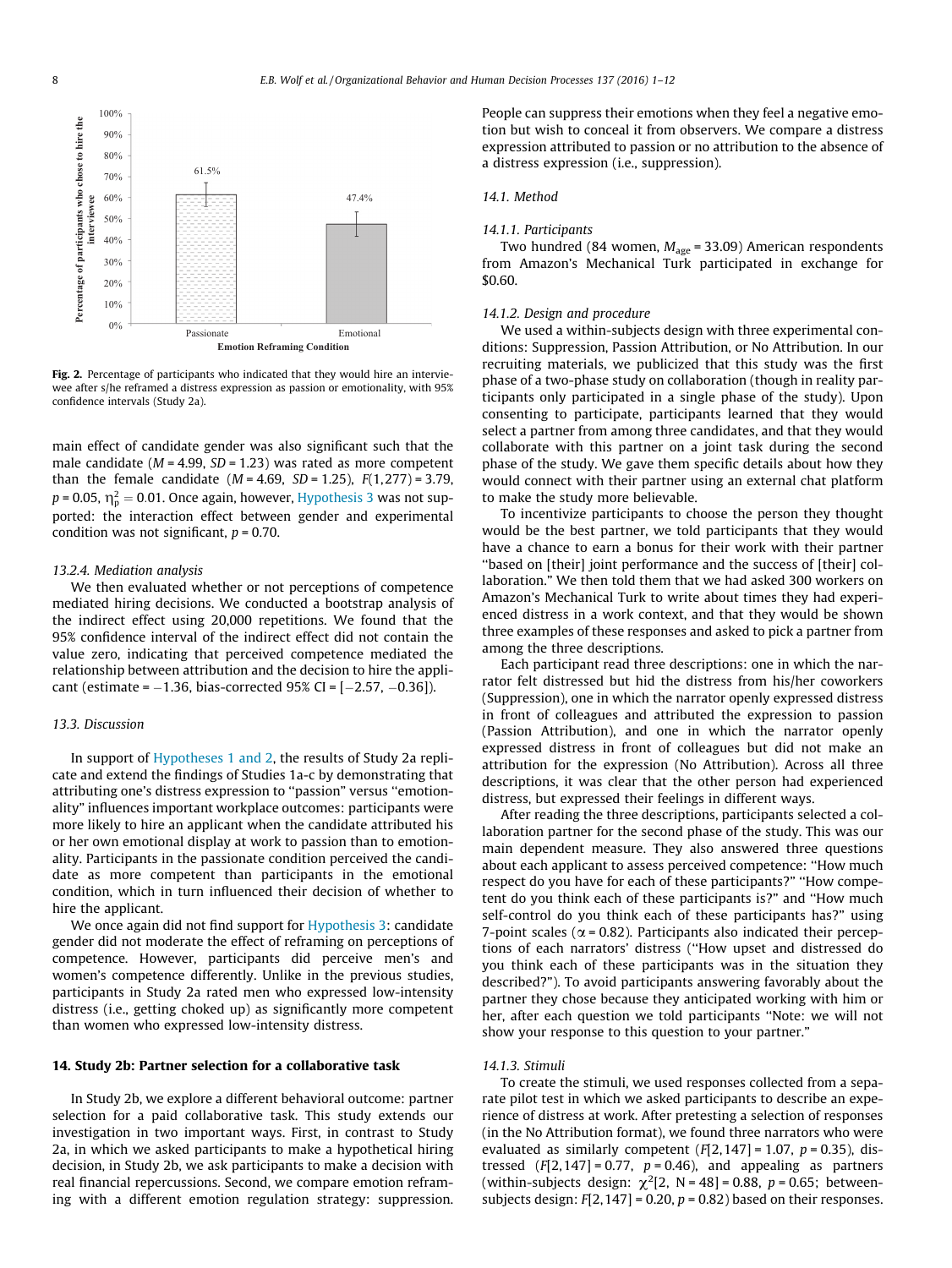| Table 1                                |  |  |  |
|----------------------------------------|--|--|--|
| Responses used as stimuli in Study 2b. |  |  |  |

| Response 1:                                                                                                                                                                                                                                                                                                    | Response 2:                                                                                                                                                                                                                                                                                                                | Response 3:                                                                                                                                                                                                                                                                                               |
|----------------------------------------------------------------------------------------------------------------------------------------------------------------------------------------------------------------------------------------------------------------------------------------------------------------|----------------------------------------------------------------------------------------------------------------------------------------------------------------------------------------------------------------------------------------------------------------------------------------------------------------------------|-----------------------------------------------------------------------------------------------------------------------------------------------------------------------------------------------------------------------------------------------------------------------------------------------------------|
| I had worked really hard before a big walk through of<br>my department by upper management. All the<br>demonstrations were set up and looked amazing. But<br>when they did the walk through they skipped my<br>department entirely. When I found out I was so<br>upset my whole department saw how upset I was | I was up for a promotion and had been promised that<br>I would get one as I had the highest evaluation score<br>of anyone in my dept. Later I found out that someone<br>else got it because of their personal connections. I was<br>very disappointed. It was really obvious to everyone<br>that I was very upset about it | I had worked really hard on a big project for a few<br>months. After the project was finished I was told that<br>it was going to be scrapped and never used. I was<br>devastated. My coworkers all saw that I was really<br>upset and kept asking me what was wrong because of<br>how devastated I looked |

Note. These are the No Attribution versions of each response. In the Suppression condition, the response replaced the last sentence with "but I hid how I was feeling in front of my co-workers." In the Passion Attribution condition, the phrase, ''I just felt so passionate about it," was added to the end of this version of the responses. Participants saw three responses, one in the No Attribution condition, one in the Passion Attribution condition, and one in the Suppression condition.

The gender of the narrator was not discernable in any of the three responses. See Table 1 for the stimuli.

To avoid any effects of the specific response on participants' choices, we used stimulus sampling. That is, we varied which story was paired with each condition (Suppression, Passion Attribution, No Attribution), so that every possible pairing of story and condition was represented and randomly assigned. In the Suppression condition, the response ended with ''but I hid how I was feeling in front of my co-workers." In the No Attribution condition, the response ended with a description of how the narrator's coworkers could tell how upset s/he was. In the Passion Attribution condition, the response described how the narrator's co-workers could tell how upset s/he was and included the additional phrase, ''I just felt so passionate about it."

#### 14.2. Results

#### 14.2.1. Partner selection

A chi-square test for goodness of fit showed that partner selection was not equally distributed across condition,  $\chi^2$  (2, N = 200) = 8.23,  $p = 0.02$ . Whereas 25.5% of participants chose the narrator in the No Attribution condition, 32.5% chose the narrator in the Passion Attribution condition, and 42.0% chose the narrator in the Suppression condition.

Inconsistent with our pretests, we also found that response version mattered: more participants chose Response 2 (41.5%) than Response 1 (27.5%) or Response 3 (31.0%),  $\chi^2$ (2, N = 200) = 6.37,  $p = 0.04$ . However, because of the stimulus sampling, the response  $p = 0.04$ . However, because of the stimulus sampling, the response version did not vary consistently with condition. Therefore, the effect of response version on partner selection should make it less likely, not more likely, that we would find an effect of condition on partner selection. To ensure that there was no association between the specific response and our experimental conditions, we conducted a chi-square test of independence, which, as expected, was not significant,  $\chi^2(4, N = 200) = 2.49$ ,  $p = 0.65$ .

#### 14.2.2. Perceived competence

To test the relationship between condition and competence, we conducted a repeated-measure ANOVA on the perceived competence of each narrator, depending on attribution condition.<sup>10</sup> As predicted, we found that participants rated the narrators differently depending on attribution condition,  $F(1.72,342.45) = 72.42$ ,  $p < 0.001$ ,  $\eta_p^2 = 0.27$ . Post-hoc tests using a Bonferroni adjustment<br>demonstrated that participants rated partators in the Suppression demonstrated that participants rated narrators in the Suppression condition  $(M = 5.90, SD = 0.93)$  as more competent than those in the Passion Attribution condition ( $M = 5.21$ ,  $SD = 1.10$ ),  $p < 0.001$ , or those in the No Attribution condition  $(M = 5.04, SD = 1.15)$ ,  $p < 0.001$ . As expected, participants also believed narrators who attributed their expression to passion were more competent than on those who did not make an attribution,  $p = 0.01$ .

#### 14.2.3. Perceived distress

There was a main effect of attribution condition on participants' ratings of distress,  $F(1.92,382.02) = 18.50$ ,  $p < 0.001$ ,  $\eta_p^2 = 0.09$ .<br>Participants, rated, the parrator who suppressed (M = 5.72) Participants rated the narrator who suppressed  $(M = 5.72)$ ,  $SD = 1.14$ ) as less distressed than the narrator who attributed the distress expression to passion  $(M = 6.14, SD = 0.97)$ ,  $p < 0.001$ , or made no attribution ( $M = 6.07$ ,  $SD = 1.13$ ),  $p < 0.001$ , but did not rate the narrator who attributed to passion differently than the narrator who made no attribution,  $p = 0.82$ .

# 14.3. Discussion

Participants were more likely to choose partners for a future collaboration when the partners suppressed their distress compared to when they expressed distress and attributed the distress to passion. However, supporting [Hypothesis 2](#page-2-0), participants were more likely to select a partner who expressed distress and attributed it to passion than a partner who expressed distress and did not make an attribution. Supporting [Hypothesis 1,](#page-2-0) participants also perceived potential partners who attributed distress to passion as more competent than those who did not make an attribution.

Participants also believed that the potential partner who suppressed distress was less distressed than either of the employees who expressed distress (whether or not they made a passion attribution). However, as in Study 1b, participants did not differ in how distressed they perceived the narrator who expressed distress and reframed it as passion, and the narrator who expressed distress and did not make an attribution. This again suggests that participants who label their distress as passion can communicate a similar level of distress as those who do not, but without as many social costs.

Taken together, these results suggest that when attempting to convey a competent impression, suppressing the expression is likely to lead to better impressions than expressing distress and making a passion attribution. However, if suppression is not possible, if distress has already been expressed, or if it is important to communicate distress to others, making a passion attribution is superior to making no attribution.

## 15. General discussion

In his foundational paper The Laws of Emotion, Nico Frijda posited the Law of Concern: ''Emotions arise in response to events that are important to the individual's goals, motives, or concerns" (1988; p. 351). In other words, individuals feel emotional about things that they feel passionate about. However, in the workplace, particularly workplaces with restrictive display rules, negative

 $10$  Mauchly's test indicated that the assumption of sphericity was violated. We therefore report the Greenhouse-Geisser estimates and use Bonferroni adjustments for post-hoc tests to correct for the violation, see [Field \(2009\).](#page-10-0)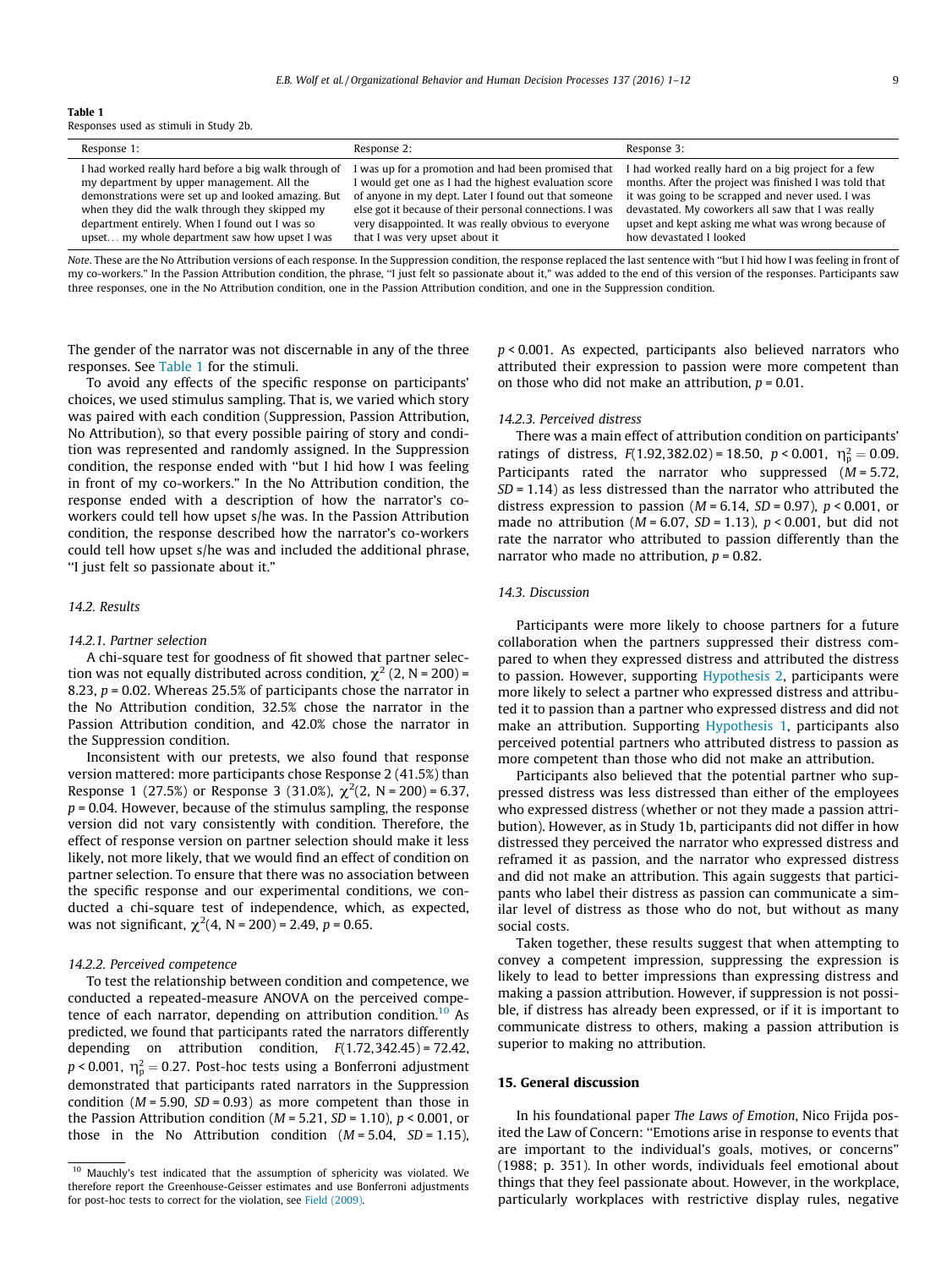emotion is perceived to be an inappropriate distraction, whereas passion is perceived to be critical to individuals' success. In five experiments, we demonstrated that individuals may simply change the narrative they use to describe their distress expressions to fundamentally shift the perceptions and decisions of those around them.

Across five studies, we found support for [Hypothesis 1](#page-2-0) that reframing expressions of distress as passion can mitigate observers' negative perceptions of competence following an expression of distress. These findings were consistent across judgments of strangers (Studies 1a-b and 2a), current colleagues (Study 1c), and future collaborators (Study 2b). Further, supporting [Hypothe](#page-2-0)[sis 2](#page-2-0), participants were more likely to decide to hire and collaborate with people who attributed past emotional displays to passion compared to those who expressed distress and attributed it to emotionality or made no attribution (Studies 2a-b). Reframing a distress expression as caused by passion (rather than emotionality), by simply saying ''I am passionate," was effective in mitigating negative perceptions of competence. Our findings suggest that reframing a distress expression as passionate represents an important and easily-deployed intervention that is likely to have profound effects on work outcomes.

Contrary to [Hypothesis 3](#page-2-0), reframing expressions of distress as passionate was similarly effective for both men and women across all five experiments. Although we did not find that gender moderated the effect of reframing on perceptions of competence, expresser gender did influence ratings of competence. However, these effects were not consistent across studies. In Studies 1a and 1b, we found evidence that female expressers were judged more positively than male expressers. In Study 2a, we found that male expressers were judged more positively than female expressers. Perhaps this is because the expresser in Study 1a cried (highintensity distress expression), whereas the expresser in Study 2a simply ''got choked up" (low-intensity distress expression). Display rules about expressions of negative emotion are stricter for men than for women, and men cry less often than women do on average ([Fischer et al., 2013; Vingerhoets et al., 2000](#page-10-0)), so perhaps men are penalized more than women when they express highintensity distress, but women are penalized more than men when they express low-intensity distress. Future research could further explore the consequences of distress expressions of varying intensities for men versus women at work.

Study 2b showed that individuals who hid their emotions were perceived as even more competent and desirable as partners than individuals who reframed their emotion as passion. However, prior research has documented substantial costs of suppressing distress. Trying to hide negative feelings from others does not help individuals reduce the experience of these feelings, and can paradoxically increase sympathetic activation and the risk of health problems (e.g., [Berry & Pennebaker, 1993; Gross & Levenson, 1993\)](#page-10-0). At work, people who regularly suppress their distress experience dissatisfaction and burnout at higher rates than those who do not ([Ashforth & Humphrey, 1993; Wharton, 1993\)](#page-10-0). Beyond these negative intrapersonal costs, suppression also leads suppressors to feel less satisfied with social interactions and observers and expressers to be less likely to form friendships [\(Butler et al.,](#page-10-0) [2003\)](#page-10-0). In the long-term, chronic suppressors have been found to have poor social functioning in general [\(Gross & John, 2003;](#page-10-0) [Srivastava, Tamir, McGonigal, John, & Gross, 2009\)](#page-10-0).

In addition, expressing distress can be beneficial. For example, expressing distress at work allows individuals to communicate displeasure with current circumstances and a need for assistance from colleagues (e.g., [Geddes & Callister, 2007; Van Kleef et al.,](#page-10-0) [2010\)](#page-10-0). Emotion reframing allows individuals to communicate the intensity of their distress, but can mitigate some of the social costs associated with expressing distress at work.

# 16. Theoretical contributions

Our work advances the literature on emotion regulation by suggesting that the benefits of cognitive reappraisal—a much-studied intrapersonal emotion regulation tactic—may extend to interpersonal encounters. Although previous research has examined how regulating emotional experiences internally before an expression shapes interpersonal interactions and impressions (e.g. [Chi et al.,](#page-10-0) [2011; Grandey, 2003; Gross & John, 2003\)](#page-10-0), we demonstrate that reframing emotional expressions publicly after an expression can shape interpersonal interactions and impressions.

Our research also contributes to the literature on impression management, the process by which individuals attempt to control how other people perceive them [\(Leary & Kowalski, 1990](#page-11-0)). We show that a verbal justification can be used to mitigate the negative consequences of expressing distress at work. Individuals may use ''assertive" impression management tactics to promote favorable impressions, whereas they may use ''defensive" tactics to repair others' view of them following a negative impression (e.g., [Ellis, West, Ryan, & DeShon, 2002\)](#page-10-0). Defensive tactics can involve strategies such as excuses (e.g., ''I was sick at home that day so it wasn't my fault"), justifications (e.g., ''but that is only because..."), or apologies (e.g., ''I'm sorry, it will never happen again"; [Ellis et al.,](#page-10-0) [2002\)](#page-10-0). In our research, we demonstrate how a defensive verbal statement (''I am passionate") influences impressions after a socially inappropriate emotional expression.

## 17. Limitations and future directions

Our work is qualified by several limitations that offer avenues for future research. First, our studies were cross-sectional and did not allow us to examine the influence of reframing on long-term outcomes. Future research could employ a longitudinal design to assess how an individual's emotion reframing influences their long-term outcomes such as job performance, salary, promotion, and turnover. This work could also examine how workplace display rules may shift over time as a result of repeated reframing: if individuals frequently label their emotional expressions as passion, it may cause negative emotional expression to seem more appropriate.

Second, we only investigated one form of emotion reframing. We compared how attributing distress to an ambiguous positive source (passion), differs from attributing distress to an ambiguous neutral (or perhaps somewhat negative) source (emotionality) or not making an attribution at all. However, we believe that individuals may also be able to reframe their expressions by attributing them to a different discrete emotion than they are actually experiencing. For example, if a presenter is shaking and flushed because she is experiencing anxiety before an important client meeting, she could publicly attribute her expression to either feeling passionate about doing well in the meeting (as we test here), or to feeling excited. Reframing an emotion in this way would, in essence, be a verbal form of nonverbal masking (i.e., substituting an appropriate emotional expression for an inappropriate one, such as smiling to conceal distress; [Ekman & Friesen, 1982](#page-10-0)). However, publicly reframing distress as a positive emotion (e.g., reframing anxiety as excitement) while privately experiencing distress may seem dishonest to expressers who wish to communicate their true emotional states at work. A passion attribution, in addition to being effective, is also honest.

Finally, future research could explore additional contextual factors that may moderate the effects we report here. For example, display rules and norms about emotion regulation differ across cultures (e.g., [Matsumoto, Yoo, & Nakagawa, 2008\)](#page-11-0). Future research could explore how reframing influences co-workers' perceptions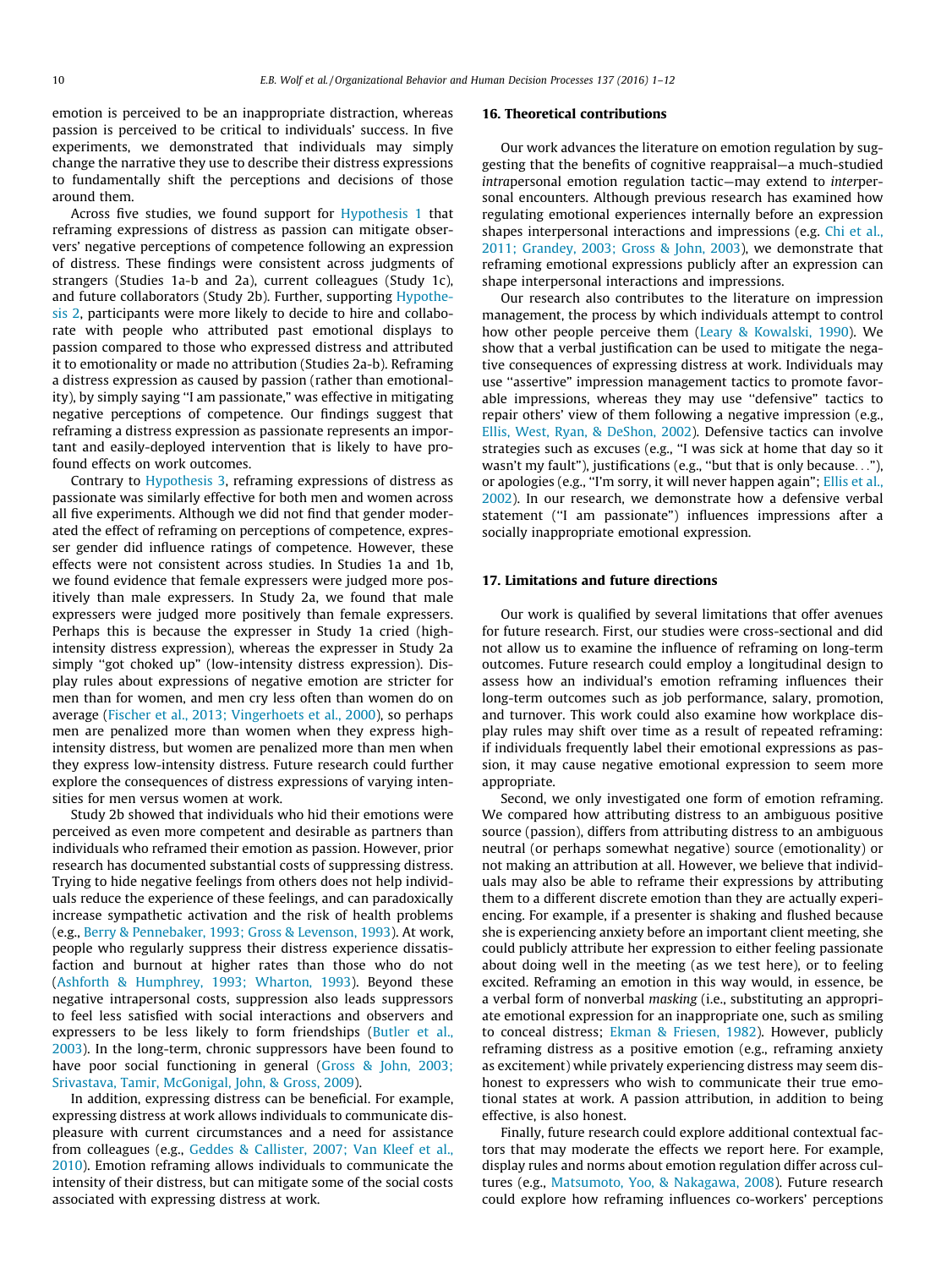<span id="page-10-0"></span>across cultures. Similarly, the status of the target who displayed emotion may have an important effect. Emotional displays are often perceived differently depending on the status of the person displaying the emotion. For example a similar expression of distress may be perceived as sadness when the target is low-status, but anger when a target is high-status ([Tiedens, 2000\)](#page-11-0). Future research could explore how an individual's status or power (relative to the observer's) might influence perceptions of reframed emotional expressions.

## 18. Conclusion

People often feel the need to express emotions that violate workplace display rules. Because suppressing emotions is often difficult, can be psychologically costly, and prevents the expression of authentic emotional information to co-workers, employees may not always suppress socially inappropriate emotions at work. In this paper, we propose a novel strategy that people may use if they do express emotions that violate workplace display rules: emotion reframing. By publicly attributing socially inappropriate emotional displays (e.g., distress) to a socially appropriate source (e.g., passion), employees can easily and profoundly improve their interpersonal outcomes at work.

#### Acknowledgement

The authors thank Francesca Gino for her help with data collection, and Maurice Schweitzer, Emma E. Levine, Robin Ely, Deborah Kolb, Debra Noumair, Jessica Porter, Kathleen McGinn, Amy Cuddy, Rachel Arnett, and members of the Harvard Business School OB Lab for their feedback on earlier versions of our data and manuscript. We appreciate the financial support of the Harvard Business School. We are grateful for research assistance from Tiffany Song and Jean Sohn. Please address correspondence to: Elizabeth Baily Wolf, Cotting 300E, Harvard Business School, Soldiers Field Road, Boston, MA 02163; ebaily@hbs.edu.

#### References

- [Aron, A., Aron, E. N., & Smollan, D. \(1992\). Inclusion of other in the self scale and the](http://refhub.elsevier.com/S0749-5978(16)30430-7/h0005) structure of interpersonal closeness. [Journal of Personality and Social Psychology,](http://refhub.elsevier.com/S0749-5978(16)30430-7/h0005) 63[, 596–612](http://refhub.elsevier.com/S0749-5978(16)30430-7/h0005).
- [Ashforth, B. E., & Humphrey, R. H. \(1993\). Emotional labor in service roles: The](http://refhub.elsevier.com/S0749-5978(16)30430-7/h0010) influence of identity. [Academy of Management Review, 18](http://refhub.elsevier.com/S0749-5978(16)30430-7/h0010)(1), 88–115.
- Ashforth, B. E., & Humphrey, R. H. (1995). Emotion in the workplace: A reappraisal. Human Relations, 48(2), 97–125. [http://dx.doi.org/10.1177/00187267950](http://dx.doi.org/10.1177/001872679504800201) [4800201](http://dx.doi.org/10.1177/001872679504800201).
- [Aviezer, H., Hassin, R. R., Ryan, J., Grady, C., Susskind, J., Anderson, K., ... Bentin, S.](http://refhub.elsevier.com/S0749-5978(16)30430-7/h0020) [\(2008\). Angry, disgusted, or afraid?](http://refhub.elsevier.com/S0749-5978(16)30430-7/h0020) Psychological Science, 19(7), 724–732.
- Barrett, L. F., & Bliss-Moreau, E. (2009). She's emotional. He's having a bad day: Attributional explanations for emotion stereotypes. Emotion, 9(5), 649–658. <http://dx.doi.org/10.1037/a0016821>.
- Barrett, L. F., Mesquita, B., & Gendron, M. (2011). Context in emotion perception. Current Directions in Psychological Science, 20(5), 286–290. [http://dx.doi.org/](http://dx.doi.org/10.1177/0963721411422522) [10.1177/0963721411422522](http://dx.doi.org/10.1177/0963721411422522).
- [Berry, D. S., & Pennebaker, J. W. \(1993\). Nonverbal and verbal emotional expression](http://refhub.elsevier.com/S0749-5978(16)30430-7/h0035) and health. [Psychotherapy and Psychosomatics, 59](http://refhub.elsevier.com/S0749-5978(16)30430-7/h0035), 11–19.
- [Blascovich, J. \(2008\). Challenge and threat appraisal. In A. J. Elliot \(Ed.\),](http://refhub.elsevier.com/S0749-5978(16)30430-7/h0040) Handbook of approach and avoidance motivation [\(pp. 4321–4459\). New York, NY: Taylor &](http://refhub.elsevier.com/S0749-5978(16)30430-7/h0040) [Francis.](http://refhub.elsevier.com/S0749-5978(16)30430-7/h0040)
- Brief, A. P., & Weiss, H. M. (2002). Organizational behavior: Affect in the workplace. Annual Review of Psychology, 53, 279–307. [http://dx.doi.org/10.1146/annurev.](http://dx.doi.org/10.1146/annurev.psych.53.100901.135156) [psych.53.100901.135156.](http://dx.doi.org/10.1146/annurev.psych.53.100901.135156)
- [Brooks, A. W. \(2014\). Get excited: Reappraising pre-performance anxiety as](http://refhub.elsevier.com/S0749-5978(16)30430-7/h0050) excitement. [Journal of Experimental Psychology: General, 143](http://refhub.elsevier.com/S0749-5978(16)30430-7/h0050)(3), 1144–1158.
- Brooks, A. W., & Schweitzer, M. E. (2011). Can Nervous Nelly negotiate? How anxiety causes negotiators to make low first offers, exit early, and earn less profit. Organizational Behavior and Human Decision Processes, 115(1), 43–54. [http://dx.doi.org/10.1016/j.obhdp.2011.01.008.](http://dx.doi.org/10.1016/j.obhdp.2011.01.008)
- [Butler, E. A., Egloff, B., Wlhelm, F. H., Smith, N. C., Erickson, E. A., & Gross, J. J. \(2003\).](http://refhub.elsevier.com/S0749-5978(16)30430-7/h0055) [The social consequences of expressive suppression.](http://refhub.elsevier.com/S0749-5978(16)30430-7/h0055) Emotion, 3(1), 48.
- Cardon, M. S., Wincent, J., Singh, J., & Drnovsek, M. (2009). The nature and experience of entrepreneurial passion. Academy of Management Review, 34(3), 511–532. [http://dx.doi.org/10.5465/AMR.2009.40633190.](http://dx.doi.org/10.5465/AMR.2009.40633190)
- Carroll, J. M., & Russell, J. (1996). Do facial expressions signal specific emotions? Judging emotion from the face in context. Journal of Personality and Social Psychology, 70(2), 205–218. [http://dx.doi.org/10.1037/0022-3514.70.](http://dx.doi.org/10.1037/0022-3514.70.2.205) [2.205](http://dx.doi.org/10.1037/0022-3514.70.2.205).
- [Carver, R. P. \(1985\). How good are some of the world's best readers?](http://refhub.elsevier.com/S0749-5978(16)30430-7/h0065) Reading [Research Quarterly](http://refhub.elsevier.com/S0749-5978(16)30430-7/h0065), 389–419.
- Chi, N., Grandey, A., Diamond, J., & Krimmel, K. (2011). Want a tip? Service performance as a function of emotion regulation and extraversion. The Journal of Applied Psychology, 96(6), 1337–1346. [http://dx.doi.org/10.1037/a0022884.](http://dx.doi.org/10.1037/a0022884)
- [Cornelius, R. R., & Labott, S. M. \(2001\). The social psychological aspects of crying. In](http://refhub.elsevier.com/S0749-5978(16)30430-7/h0085) [A. J. J. M. Vingerhoets & R. R. Cornelius \(Eds.\),](http://refhub.elsevier.com/S0749-5978(16)30430-7/h0085) Adult crying: A biopsychosocial approach [\(pp. 159–177\). Hove, East Sussex, UK: Brunner Routledge](http://refhub.elsevier.com/S0749-5978(16)30430-7/h0085).
- Cote, S. (2005). A social interaction model of the effects of emotion regulation on work strain. Academy of Management Review, 30(3), 509–530. [http://dx.doi.org/](http://dx.doi.org/10.5465/AMR.2005.17293692) [10.5465/AMR.2005.17293692](http://dx.doi.org/10.5465/AMR.2005.17293692).
- [Crum, A. J., Salovey, P., & Achor, S. \(2013\). Rethinking stress: The role of mindsets in](http://refhub.elsevier.com/S0749-5978(16)30430-7/h0095) determining the stress response. [Journal of Personality and Social Psychology, 104](http://refhub.elsevier.com/S0749-5978(16)30430-7/h0095), [716–733](http://refhub.elsevier.com/S0749-5978(16)30430-7/h0095).
- Diefendorff, J. M., & Greguras, G. J. (2009). Contextualizing emotional display rules: Examining the roles of targets and discrete emotions in shaping display rule perceptions. Journal of Management, 35(4), 880–898. [http://dx.doi.org/10.1177/](http://dx.doi.org/10.1177/0149206308321548) [0149206308321548](http://dx.doi.org/10.1177/0149206308321548).
- [Diefendorff, J. M., & Richard, E. M. \(2008\). Not all emotional display rules are created](http://refhub.elsevier.com/S0749-5978(16)30430-7/h0115) [equal: Distinguishing between prescriptive and contextual display rules. In N.](http://refhub.elsevier.com/S0749-5978(16)30430-7/h0115) [M. Ashkanasy & C. L. Cooper \(Eds.\),](http://refhub.elsevier.com/S0749-5978(16)30430-7/h0115) Research companion to emotion in organizations [\(pp. 316–334\). Northampton, CT: Edward Elgar](http://refhub.elsevier.com/S0749-5978(16)30430-7/h0115).
- Duckworth, A. L., Peterson, C., Matthews, M. D., & Kelly, D. R. (2007). Grit: Perseverance and passion for long-term goals. Journal of Personality and Social Psychology, 92(6), 1087–1101. <http://dx.doi.org/10.1037/0022-3514.92.6.1087>.

[Ekman, P. \(1993\). Facial expression and emotion.](http://refhub.elsevier.com/S0749-5978(16)30430-7/h9020) American Psychologist, 48(4), 384. [Ekman, P., & Friesen, W. \(1969\). The repertoire of nonverbal behavior: Categories,](http://refhub.elsevier.com/S0749-5978(16)30430-7/h0125) [origins, usage, and coding.](http://refhub.elsevier.com/S0749-5978(16)30430-7/h0125) Semiotica, 1, 49–98.

- [Ekman, P., & Friesen, W. V. \(1982\). Felt, false, and miserable smiles.](http://refhub.elsevier.com/S0749-5978(16)30430-7/h0130) Journal of [Nonverbal Behavior, 6](http://refhub.elsevier.com/S0749-5978(16)30430-7/h0130)(4), 238–252.
- [Elfenbein, H. A. \(2007\). Emotions in organizations: A review and theoretical](http://refhub.elsevier.com/S0749-5978(16)30430-7/h0140) integration. [Annals of the Academy of Management, 1](http://refhub.elsevier.com/S0749-5978(16)30430-7/h0140), 371–457.
- Ellis, A. P. J., West, B. J., Ryan, A. M., & DeShon, R. P. (2002). The use of impression management tactics in structured interviews: A function of question type? Journal of Applied Psychology, 87(6), 1200–1208. [http://dx.doi.org/10.1037//](http://dx.doi.org/10.1037//0021-9010.87.6.1200) [0021-9010.87.6.1200.](http://dx.doi.org/10.1037//0021-9010.87.6.1200)
- Field, A. P. (2009). [Discovering statistics using SPSS](http://refhub.elsevier.com/S0749-5978(16)30430-7/h0150). London, England: SAGE.
- Fischer, A. H. (2000). [Gender and emotion: Social psychological perspectives](http://refhub.elsevier.com/S0749-5978(16)30430-7/h0155). [Cambridge: Cambridge University Press](http://refhub.elsevier.com/S0749-5978(16)30430-7/h0155).
- Fischer, A., Eagly, A. H., & Oosterwijk, S. (2013). The meaning of tears: Which sex seems emotional depends on the social context. European Journal of Social Psychology, 43, 505–515. Retrieved from [http://onlinelibrary.wiley.com/doi/10.](http://onlinelibrary.wiley.com/doi/10.1002/ejsp.1974/full) [1002/ejsp.1974/full](http://onlinelibrary.wiley.com/doi/10.1002/ejsp.1974/full).
- Fiske, S. T., Cuddy, A. J. C., Glick, P., & Xu, J. (2002). A model of (often mixed) stereotype content: Competence and warmth respectively follow from perceived status and competition. Journal of Personality and Social Psychology, 82(6), 878–902. <http://dx.doi.org/10.1037//0022-3514.82.6.878>.
- Frijda, N. H. (1986). The emotions[. New York, NY: Cambridge University Press](http://refhub.elsevier.com/S0749-5978(16)30430-7/h0170).
- Frijda, N. H. (1988). The laws of emotion. American Psychologist, 43(5), 349–358. [http://dx.doi.org/10.1037//0003-066X.43.5.349.](http://dx.doi.org/10.1037//0003-066X.43.5.349)
- [Geddes, D., & Callister, R. R. \(2007\). Crossing the line \(s\): A dual threshold model of](http://refhub.elsevier.com/S0749-5978(16)30430-7/h0175) anger in organizations. [Academy of Management Review, 32](http://refhub.elsevier.com/S0749-5978(16)30430-7/h0175)(3), 721–746.
- [Grandey, A. A. \(2000\). Emotional regulation in the workplace: A new way to](http://refhub.elsevier.com/S0749-5978(16)30430-7/h0185) conceptualize emotional labor. [Journal of Occupational Health Psychology, 5](http://refhub.elsevier.com/S0749-5978(16)30430-7/h0185)(1), [95](http://refhub.elsevier.com/S0749-5978(16)30430-7/h0185).
- Grandey, A. (2003). When ''the show must go on": Surface acting and deep acting as determinants of emotional exhaustion and peer-rated service delivery. Academy of Management Journal, 46(1), 86-96. Retrieved from [<http://amj.aom.](http://amj.aom.org/content/46/1/86.short) [org/content/46/1/86.short>.](http://amj.aom.org/content/46/1/86.short)
- Gross, J. J. (1998). Antecedent- and response-focused emotion regulation: Divergent consequences for experience, expression, and physiology. Journal of Personality and Social Psychology, 74(1), 224–237. Retrieved from [<http://www.ncbi.nlm.](http://www.ncbi.nlm.nih.gov/pubmed/9457784) [nih.gov/pubmed/9457784>.](http://www.ncbi.nlm.nih.gov/pubmed/9457784)
- [Gross, J. J. \(2002\). Emotion regulation: Affective, cognitive, and social consequences.](http://refhub.elsevier.com/S0749-5978(16)30430-7/h0205) Psychophysiology, 39[\(3\), 281–291. doi:10.1017.S0048577201393198](http://refhub.elsevier.com/S0749-5978(16)30430-7/h0205).
- Gross, J. J., & John, O. P. (2003). Individual differences in two emotion regulation processes: Implications for affect, relationships, and well-being. Journal of Personality and Social Psychology, 85(2), 348–362. [http://dx.doi.org/10.1037/](http://dx.doi.org/10.1037/0022-3514.85.2.348) [0022-3514.85.2.348](http://dx.doi.org/10.1037/0022-3514.85.2.348).
- [Gross, J. J., & Levenson, R. W. \(1993\). Emotional suppression: Physiology, self-report,](http://refhub.elsevier.com/S0749-5978(16)30430-7/h0215) and expressive behavior. [Journal of Personality and Social Psychology, 64](http://refhub.elsevier.com/S0749-5978(16)30430-7/h0215)(6), [970–986](http://refhub.elsevier.com/S0749-5978(16)30430-7/h0215).
- Hochschild, A. R. (1983). The managed heart[. Berkeley, CA: University of California](http://refhub.elsevier.com/S0749-5978(16)30430-7/h0220) [Press](http://refhub.elsevier.com/S0749-5978(16)30430-7/h0220).
- [Hofmann, S. G., Heering, S., Sawyer, A., & Asnaani, A. \(2009\). How to handle anxiety:](http://refhub.elsevier.com/S0749-5978(16)30430-7/h0225) [The effects of reappraisal, acceptance, and suppression strategies on anxious](http://refhub.elsevier.com/S0749-5978(16)30430-7/h0225) arousal. [Behaviour Research and Therapy, 47](http://refhub.elsevier.com/S0749-5978(16)30430-7/h0225), 389–394.
- [Kennedy-Moore, E., & Watson, J. C. \(2001\). How and when does emotional](http://refhub.elsevier.com/S0749-5978(16)30430-7/h0230) expression help? [Review of General Psychology, 5](http://refhub.elsevier.com/S0749-5978(16)30430-7/h0230), 187–212.
- [Kite, M. E., Deaux, K., & Haines, E. \(2008\). Gender stereotypes. In F. Denmark & M.](http://refhub.elsevier.com/S0749-5978(16)30430-7/h0235) Paludi (Eds.), [Handbook on the psychology of women](http://refhub.elsevier.com/S0749-5978(16)30430-7/h0235) (2nd ed., pp. 205–236). [Westport, CT: Greenwood Press](http://refhub.elsevier.com/S0749-5978(16)30430-7/h0235).